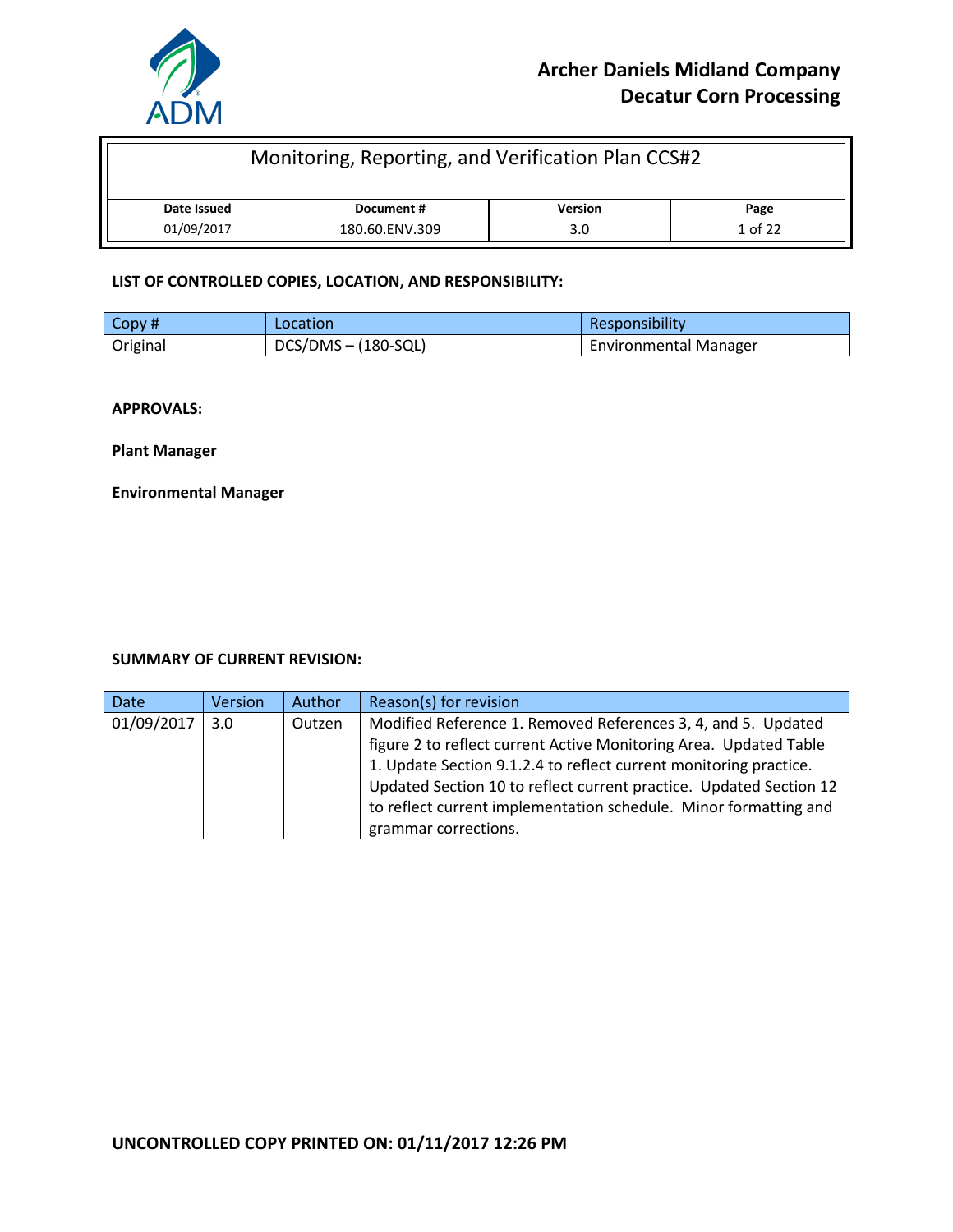

| Monitoring, Reporting, and Verification Plan CCS#2 |            |                |      |
|----------------------------------------------------|------------|----------------|------|
| Date Issued                                        | Document # | <b>Version</b> | Page |
| 01/09/2017<br>2 of 22<br>180.60.ENV.309<br>3.0     |            |                |      |

#### **1.0 PURPOSE**

This Monitoring, Reporting, and Verification (MRV) Plan has been prepared by the Archer Daniels Midland Company (ADM) for Carbon Capture and Sequestration well #2 (CCS #2) located in Decatur, Illinois, for the United States Environmental Protection Agency (USEPA). The MRV Plan was developed in accordance with the regulations at 40 CFR 98, Subparts RR (Geologic Sequestration of Carbon Dioxide) and UU (Injection of Carbon Dioxide).

## **2.0 SCOPE**

This procedure is applicable to:

Archer Daniels Midland Company (ADM) Permit Number: IL-115-6A-0001 (UIC Class VI) Facility Name:CCS#2 UNDERGROUND INJECTION CONTROL PERMIT – CLASS VI PERMIT NO. IL-115-6A-0001 (FACILITY NAME: CCS#2) A map showing the ADM facility is provided as Figure 1.

#### **3.0 DEFINITIONS**

None

## **4.0 PRINCIPLE**

None

## **5.0 SAFETY**

There are no specific safety guidelines associated with this procedure.

#### **6.0 PROJECT DESCRIPTION**

ADM will capture carbon dioxide gas from their fuel ethanol production unit and compress the gas into a dense-phase liquid for injection into the Mt. Simon Sandstone approximately 7,000 feet below the ground surface. This project is identified as the Illinois Industrial Carbon Capture and Sequestration (IL-ICCS) project.

The IL-ICCS project plans to inject up to 3,300 metric tons of carbon dioxide (CO2) daily, or 5.5 million metric tons over a five (5) year period.

The IL-ICCS project is the second carbon sequestration project at the Decatur facility. The Illinois State Geological Survey (ISGS) manages the Illinois Basin Decatur Project (IBDP) which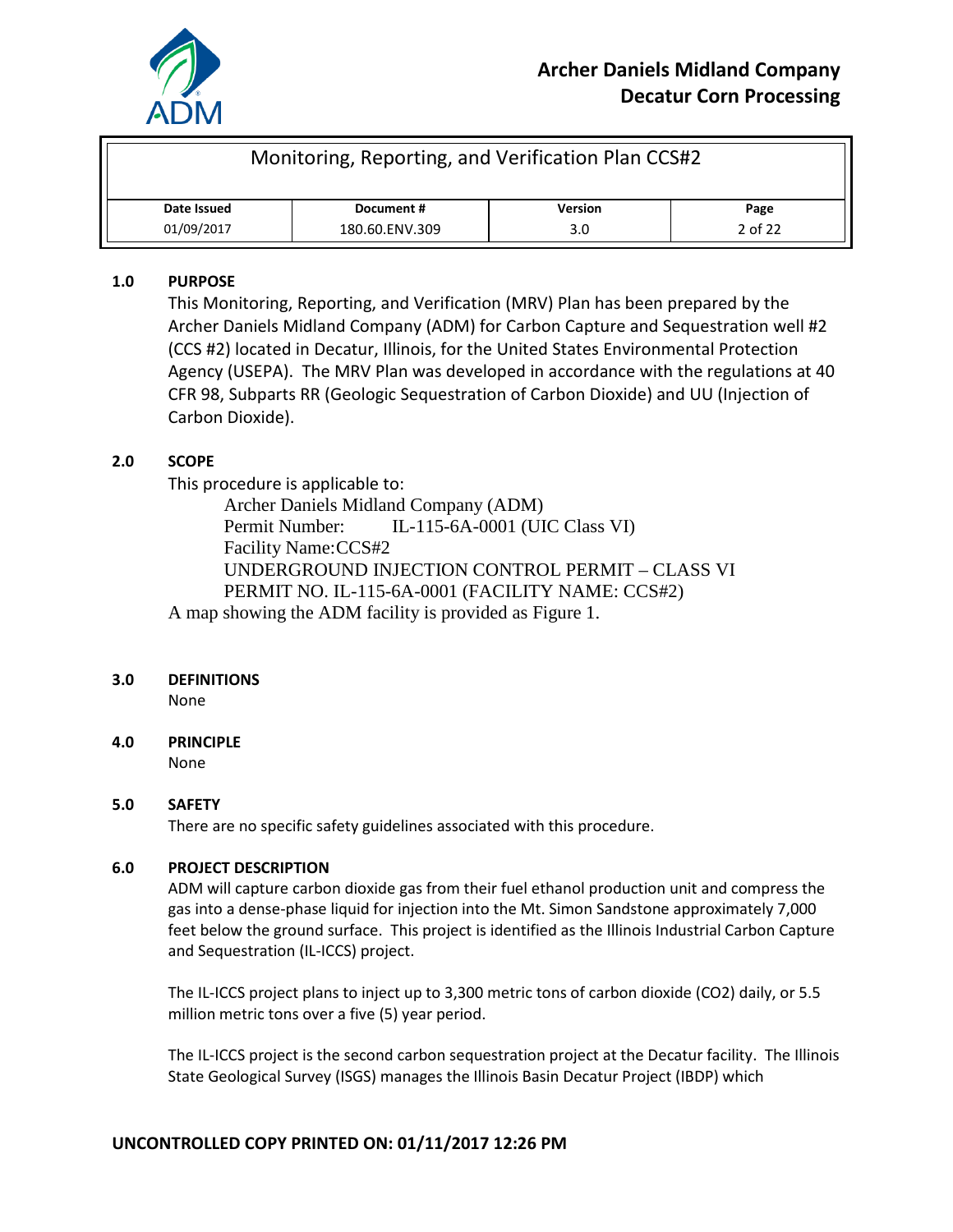

| Monitoring, Reporting, and Verification Plan CCS#2  |  |  |  |
|-----------------------------------------------------|--|--|--|
| <b>Version</b><br>Date Issued<br>Document #<br>Page |  |  |  |
| 3 of 22<br>01/09/2017<br>180.60.ENV.309<br>3.0      |  |  |  |

completed its goal of injecting 1 million metric tons of CO2 over a three-year period from November 2011 to November 2014.

Further information can be found in the following documents which are referenced throughout this MRV Plan:

Reference 1 – USEPA Underground Injection Control Permit, Class VI, for ADM CCS#2, Permit No. IL-115-6A-0001, proposed modification published November 22, 2016, including Attachments A, B, C (with Quality Assurance & Surveillance Plan), D, E, F, G, H, and I

Reference 2 – ADM Permit Application for Underground Injection Control Permit, July 2011, including Appendices A-H (Permit Application)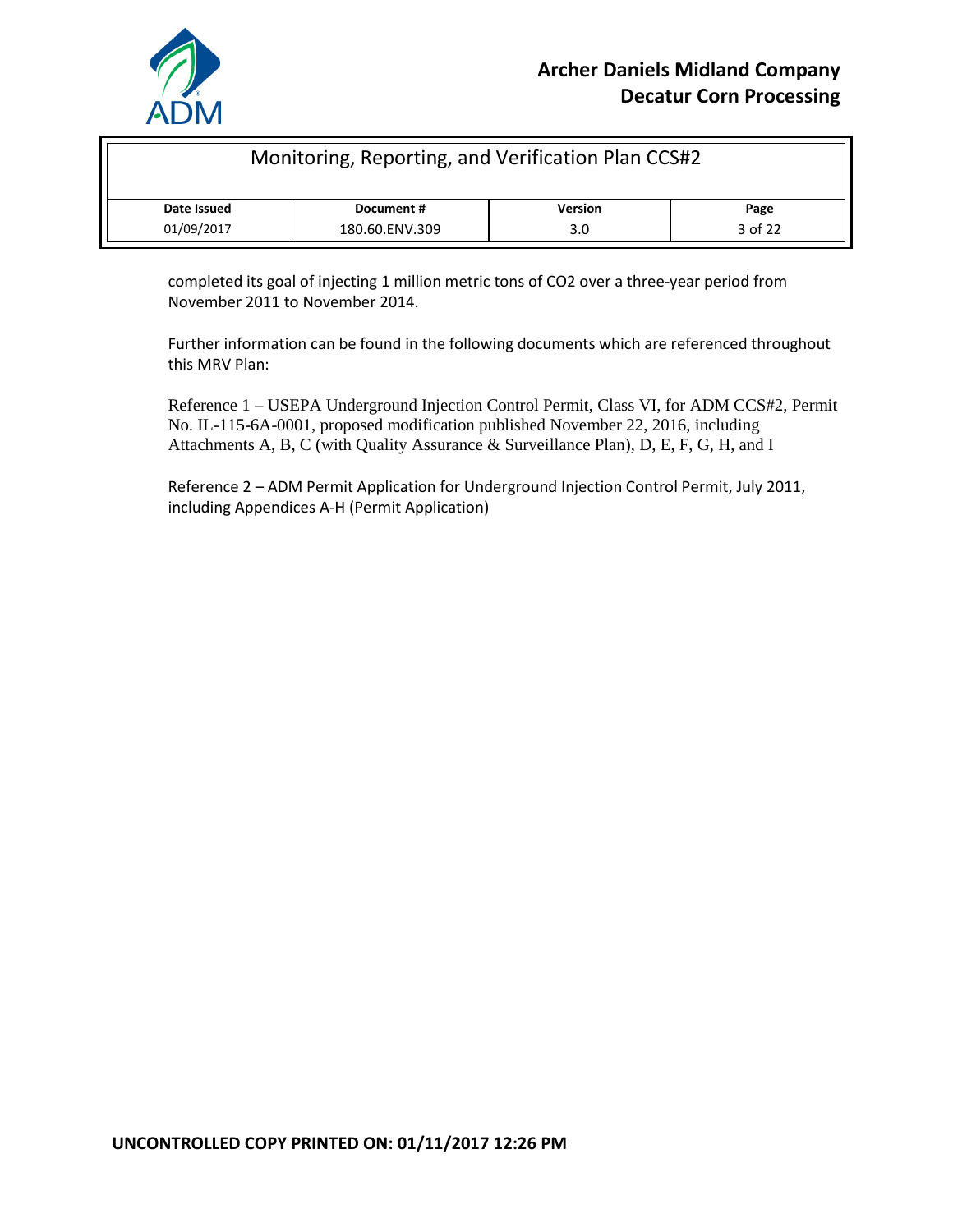

# **Archer Daniels Midland Company Decatur Corn Processing**

| Monitoring, Reporting, and Verification Plan CCS#2  |  |     |         |
|-----------------------------------------------------|--|-----|---------|
| <b>Version</b><br>Date Issued<br>Document #<br>Page |  |     |         |
| 01/09/2017<br>180.60.ENV.309                        |  | 3.0 | 4 of 22 |



**Figure 1. Aerial Photographic Map of ADM CCS#2 Facilities.**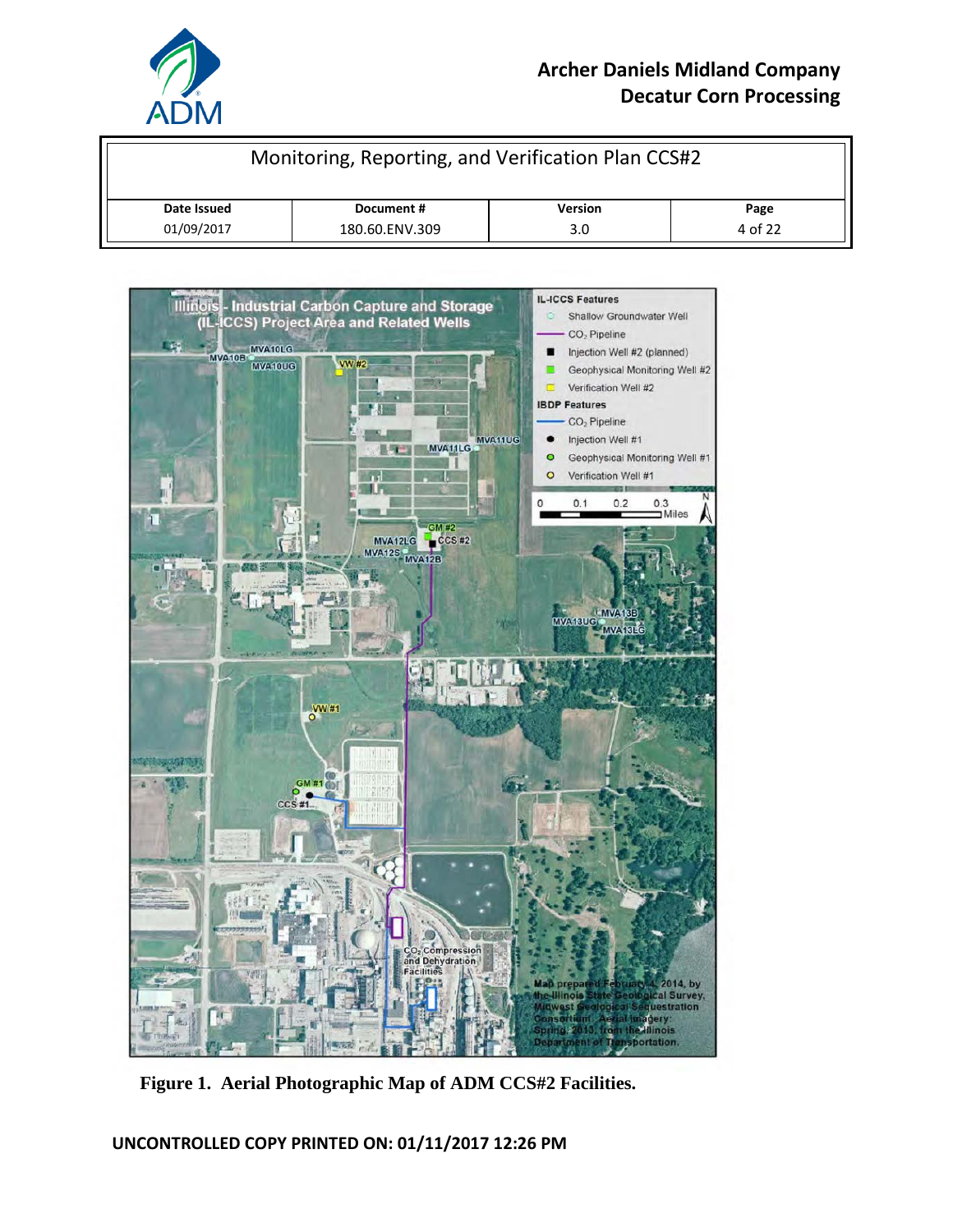

| Monitoring, Reporting, and Verification Plan CCS#2  |  |  |  |
|-----------------------------------------------------|--|--|--|
| <b>Version</b><br>Date Issued<br>Document #<br>Page |  |  |  |
| 01/09/2017<br>5 of 22<br>180.60.ENV.309<br>3.0      |  |  |  |

#### **7.0 Delineation of Monitoring Areas**

The area to be monitored is the Area of Review (AOR) identified in Reference 1, Section G.1 and Attachment B. Based on the predicted area of the CO2 plume as estimated using the reservoir flow model, ADM will use the AOR as shown in Reference 1, Attachment B, Figure 7, plus a onehalf mile buffer, as the maximum monitoring area (MMA).

The active monitoring area (AMA) is defined in 40 CFR 98.449 as "the area that will be monitored over a specific time interval from the first year of the period (n) to the last year in the period (t). The boundary of the active monitoring area is established by superimposing two areas: (1) The area projected to contain the free phase CO2 plume at the end of year t, plus an all around buffer zone of one-half mile or greater if known leakage pathways extend laterally more than one-half mile; (2) The area projected to contain the free phase CO2 plume at the end of year t+5."

For CCS#2, the AMA will remain constant throughout the 5-year injection period and the 10-year post-injection site care (PISC) period, and will consist of the AOR as shown in Attachment B of Reference 1. Figure 2 shows the extent of the AMA.

The AMA will incorporate, as described in the Testing and Monitoring Plan (Reference 1, Attachment C):

• Continuous monitoring of injection pressure, annulus pressure, and temperature monitoring at the injection well;

• Groundwater quality monitoring in the local drinking water strata, the lowermost underground source of drinking water (USDW), and the strata immediately above the Eau Claire confining zone;

• External mechanical integrity testing (MIT) and pressure fall-off testing at the injection well;

• Plume and pressure front monitoring in the Mt. Simon using direct and indirect methods (i.e., brine geochemical monitoring, pulse neutron / RST logs, VSP and 3D seismic surveys).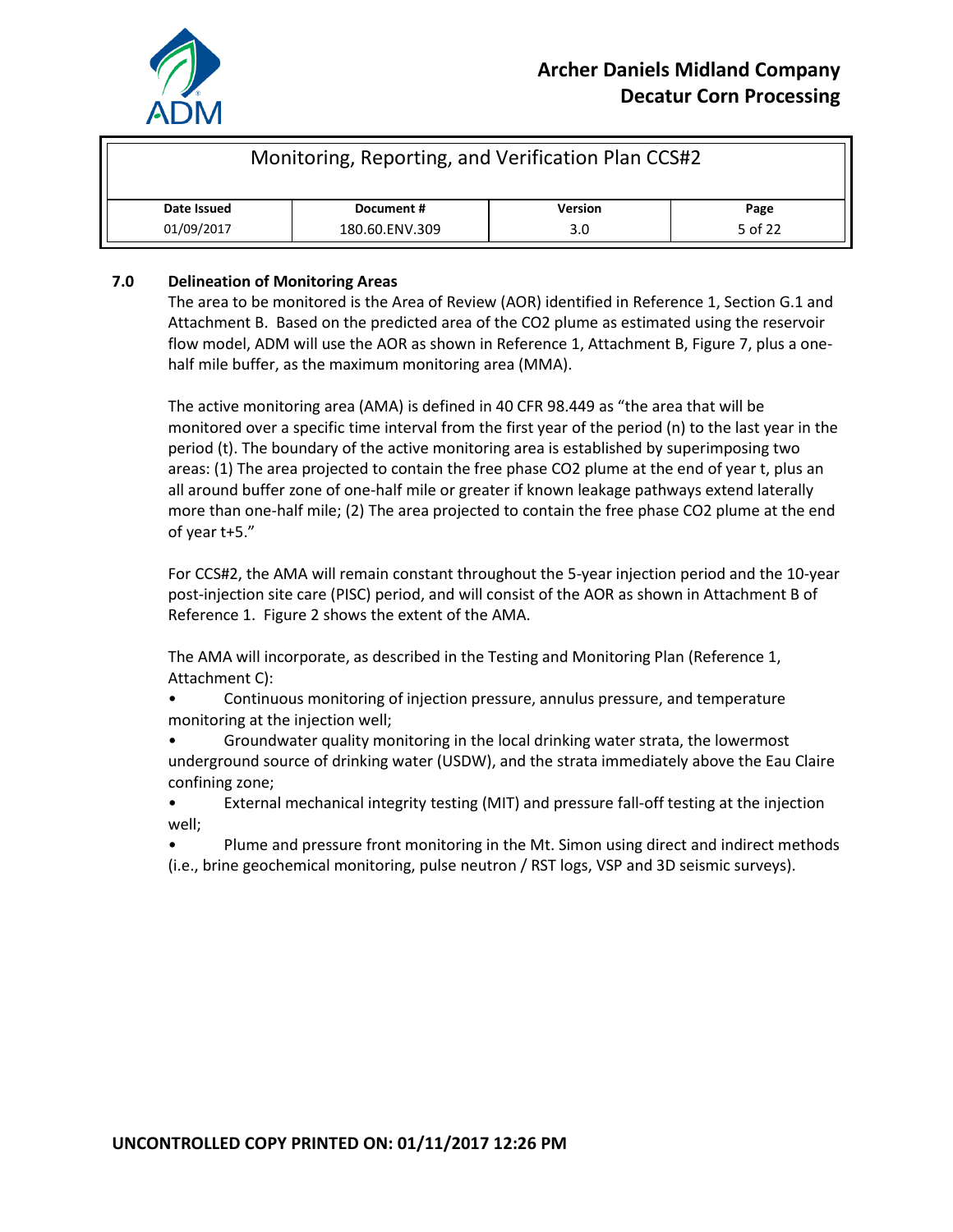

# **Archer Daniels Midland Company Decatur Corn Processing**

| Monitoring, Reporting, and Verification Plan CCS#2  |  |  |  |
|-----------------------------------------------------|--|--|--|
| <b>Version</b><br>Date Issued<br>Document #<br>Page |  |  |  |
| 01/09/2017<br>6 of 22<br>180.60.ENV.309<br>3.0      |  |  |  |



**Figure 2. Active Monitoring Area (AMA) consists of the AoR (green outline) shown above.**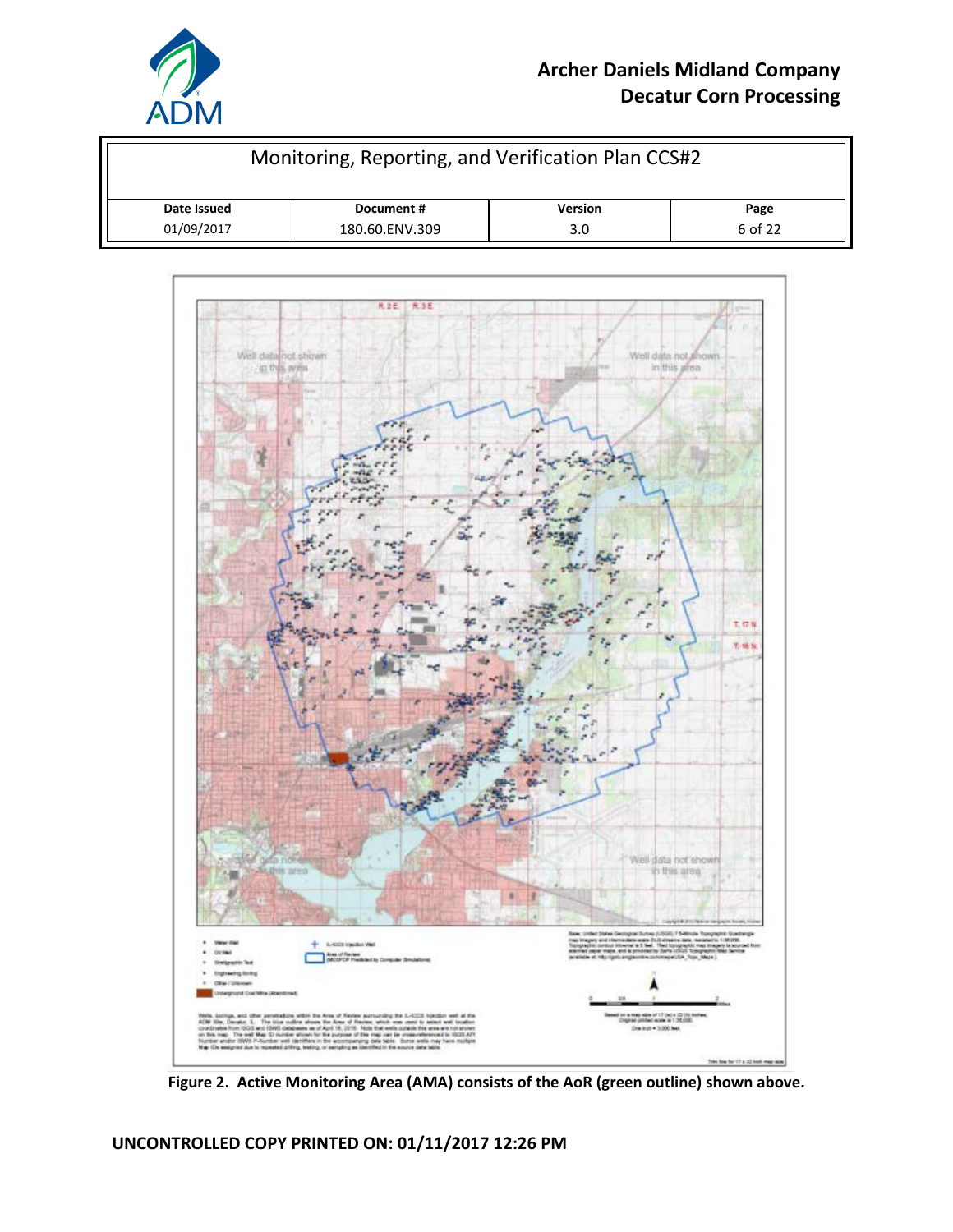

| Monitoring, Reporting, and Verification Plan CCS#2  |  |  |  |
|-----------------------------------------------------|--|--|--|
| <b>Version</b><br>Date Issued<br>Document #<br>Page |  |  |  |
| 01/09/2017<br>7 of 22<br>180.60.ENV.309<br>3.0      |  |  |  |

#### **8.0 EVALUATION OF LEAKAGE PATHWAYS**

ADM has defined the potential leakage pathways within the AOR as:

- 1. Leakage from surface components (pipeline and wellhead)
- 2. Leakage through abandoned oil & gas wells
- 3. Leakage through fractures, faults, and bedding plane partings
- 4. Leakage through confining zone limitations
- 5. Leakage through injection well or monitoring wells

A qualitative evaluation of each potential leakage pathways is described in the below paragraphs. Risk estimates utilize the qualitative descriptions found in the geosphere risk assessment described for the Weyburn CO2 storage site in Canada<sup>1</sup>.

#### **8.1 Leakage from Surface Components**

The most probable potential for leakage of CO2 to the surface is from surface components of the injection system: the pipeline that transports CO2 to the injection well (approximately 5,000 feet in length), and the wellhead itself. Leakage is most likely to be the result of aging and use of the surface components over time, most likely at flanged connection points. Leakage could also occur as ventilation from relief valves to dissipate over-pressure in the pipeline. Additionally, leakage may occur as the result of an accident or natural disaster which damages the surface components and allows CO2 to be released.

As a result, we conclude that the risk of leakage through this pathway is possible. The magnitude of such a leak will vary, depending on the failure mode of the component: a sudden break or rupture has the potential to allow several thousand pounds of CO2 to be released to the atmosphere almost immediately; a slowly deteriorating seal at a flanged connection may release only a few pounds of CO2 to the atmosphere over the course of several hours or days. Leakage or venting from surface components will be a risk only during the operation phase of injection (5 year period); following the injection phase, surface components will not store or transport CO2 and will therefore no longer be a leakage risk.

<sup>1</sup> "Geosphere risk assessment conducted for the IEAGHG Weyburn-Midale CO2 Monitoring and Storage Project," Bowden, A.R., Pershke, D. F., Chalaturnyk, R. International Journal of Greenhouse Gas Control 16S (2013) S276–S290. Reference Table 4, p. S284.

#### **8.2 Leakage through Abandoned Oil & Gas Wells**

As discussed in Attachment B of Reference 1, the only wells that currently penetrate the confining zone (Eau Claire Formation) are the IBDP injection and verification wells, and the IL-ICCS injection and verification wells, all of which were constructed in accordance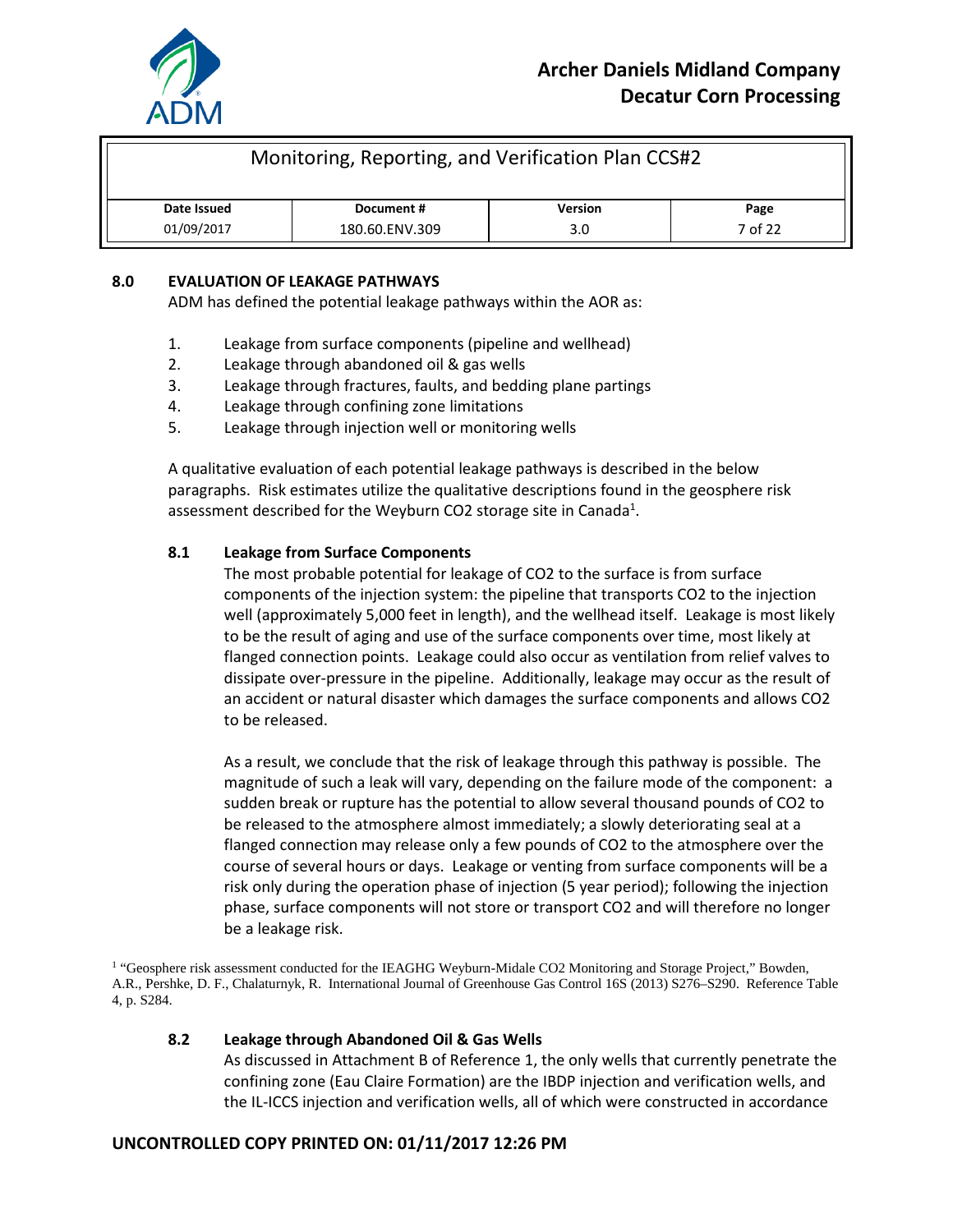

| Monitoring, Reporting, and Verification Plan CCS#2  |  |  |  |
|-----------------------------------------------------|--|--|--|
| <b>Version</b><br>Date Issued<br>Document #<br>Page |  |  |  |
| 01/09/2017<br>8 of 22<br>180.60.ENV.309<br>3.0      |  |  |  |

with UIC Class VI requirements and are actively or will be monitored for **integrity on a**  regular basis. No other wells in the AOR have a depth greater than approximately 2,500 feet below ground surface, which is roughly 3,000 feet above the top of the injection zone (Mt. Simon Sandstone).

As a result, we conclude that the risk of leakage through this pathway is almost impossible (and should in fact be zero) since no abandoned wells penetrate the confining zone. The magnitude and timing of such a leak are therefore not estimated.

Although leakage through abandoned wells will not occur as a primary pathway, it is possible that leakage that has migrated through the confining zone and into the more recent geologic strata may enter an abandoned well and migrate through the well to the surface; however, such leakage is expected to be detected by other monitoring methods (such as groundwater monitoring) as discussed in Section 5 of this MRV Plan.

#### **8.3 Leakage through Fractures, Faults, and Bedding Plane Partings**

As discussed in Section 2.2 of Reference 2, there are no regional faults or folds mapped within a 15-mile radius of the proposed IL-ICCS site. 2D and 3D seismic survey data collected and analyzed as part of the IBDP and IL-ICCS projects confirm the lack of faults or folds. Also as discussed in Section 2.2 of Reference 2, the risk of a significant seismic event in the IL-ICCS project area (which could open fractures in the confining zone and overlying geologic strata and allow leakage from the injection zone) is minimal.

As a result, we conclude that the risk of leakage through this pathway is highly improbable to nearly impossible. The magnitude and timing of such a leak, if it were to occur, would be dependent on the magnitude of the seismic event. If such an event were to occur during the injection period or after, it is possible that entire mass of CO2 that was injected into the reservoir up to that time may eventually be released to the surface; the timing of such a leak would occur over the course of several months to years following the seismic event

#### **8.4 Leakage through Confining Zone Limitations**

As discussed in Sections 2.2 and 2.5 of Reference 2, the Eau Claire Formation does not have any known penetrations (save for IBDP and IL-ICCS wells) within a 17-mile radius of the project site, has a laterally extensive shale component, and has only a slight dip  $\langle$ <1 degree). The type of leakage event through a confining zone limitation is conceived as an undiscovered local anomaly in the Eau Claire Formation, small in size, which would allow CO2 to leak through the confining zone into overlying strata.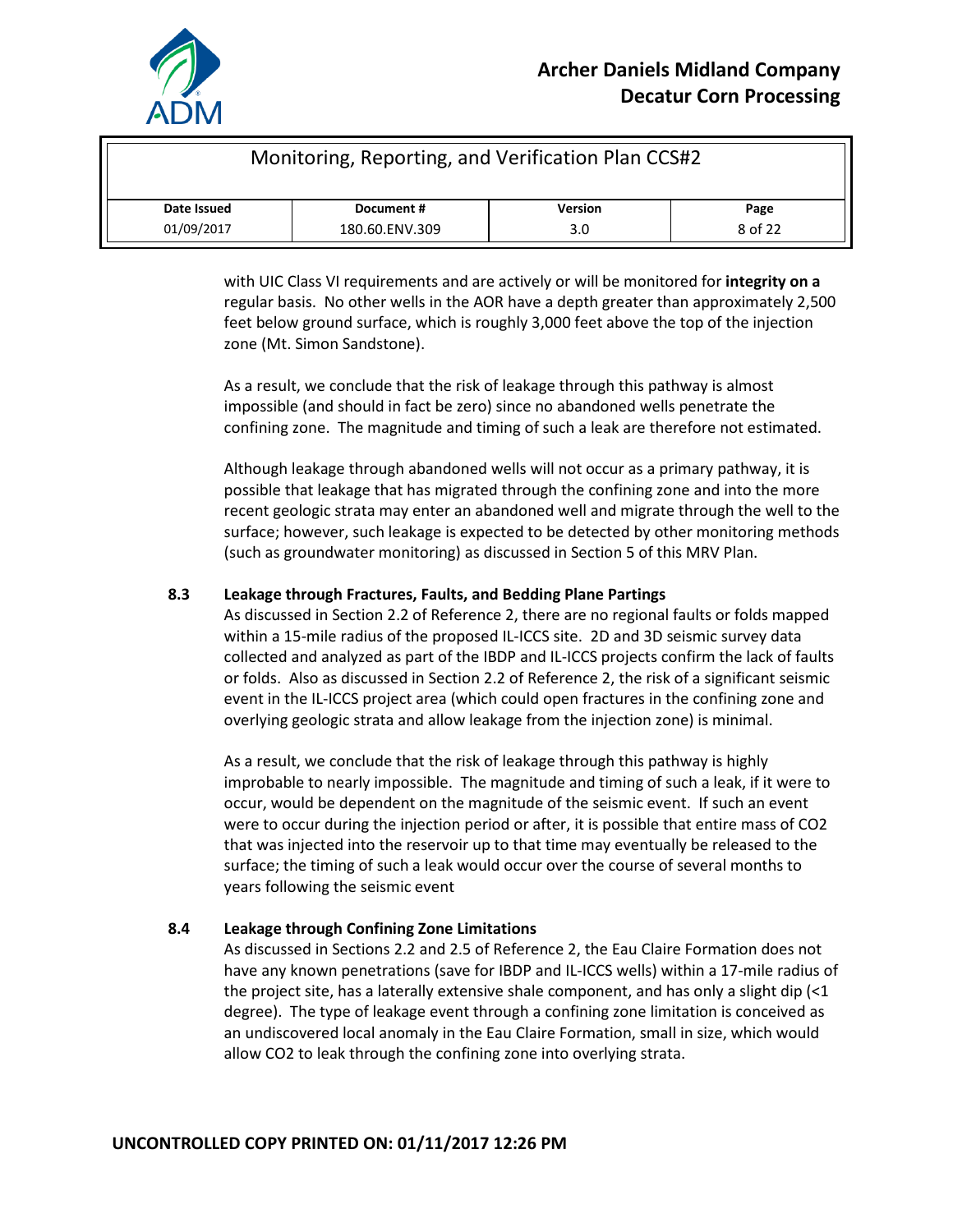

| Monitoring, Reporting, and Verification Plan CCS#2  |  |  |  |
|-----------------------------------------------------|--|--|--|
| <b>Version</b><br>Date Issued<br>Document #<br>Page |  |  |  |
| 01/09/2017<br>9 of 22<br>180.60.ENV.309<br>3.0      |  |  |  |

As a result, we conclude that the risk of leakage through this pathway is highly improbable to nearly impossible. The magnitude of such a leak, if it were to occur, is likely to be very small, due to the known low permeability of the Eau Claire and the overlying secondary seal strata (Makoqueta Shale and New Albany Shale) that are also low permeability geologic units. For the same reason, it is believed that the timing of such a leak to the surface may be extremely slow (e.g., over the course of decades or longer), as the leak must pass upward through the confining zone, the secondary confining strata, and other geologic units.

#### **8.5 Leakage through Injection or Monitoring Wells**

As discussed in Sections I,K, L, and M of Reference 1 and further detailed in Attachments C (Testing and Monitoring Plan) and G (Well Construction) of Reference 1, design, construction, operation, maintenance, and monitoring plans for the injection-zone wells have been developed in accordance with UIC Class VI standards to minimize the potential for loss of well integrity. Additionally, the IBDP project at the ADM Decatur facility has provided prior experience in well construction, operations and maintenance, and monitoring that has been applied in the IL-ICCS project to further reduce the risk of a leakage pathway.

As a result, we conclude that the risk of leakage through this pathway is highly improbable. If a leak were to occur through this pathway, the magnitude of the leak is likely to be on the order of several hundred to several thousand pounds of CO2, depending on the location of the leak relative to the surface and the complexity of logistics required to seal the leak; since injection-zone wells are continuously monitored, early detection of a leak is anticipated, with resulting operations to be shut down and the well shut in to minimize the mass of CO2 leakage. The timing of CO2 release to the surface would be dependent on the location of the leak relative to the surface, and the resulting geologic strata into which the CO2 is released.

| TABLE 1. IL-ICCS PROJECT WELL DATA |               |         |                                                 |
|------------------------------------|---------------|---------|-------------------------------------------------|
| <b>WELL ID</b>                     | <b>DEPTH</b>  | AGE     | <b>CONSTRUCTION</b>                             |
| MVA 10LG                           | $101$ feet    | 3 years | Per Illinois Dept. of Public Health regulations |
| MVA 11LG                           | 135 feet      | 3 years | Per Illinois Dept. of Public Health regulations |
| MVA 12LG                           | 95 feet       | 3 years | Per Illinois Dept. of Public Health regulations |
| MVA 13LG                           | 140 feet      | 3 years | Per Illinois Dept. of Public Health regulations |
| CCS#1                              | 7,236 feet KB | 6 years | Per UIC Class VI regulations                    |
| GM#1                               | 3,496 feet KB | 6 years | Per UIC Class VI regulations                    |
| VW#1                               | 7,272 feet KB | 6 years | Per UIC Class VI regulations                    |

Table 1 shows IL-ICCS project injection and monitoring wells, with well depth, age, and construction information.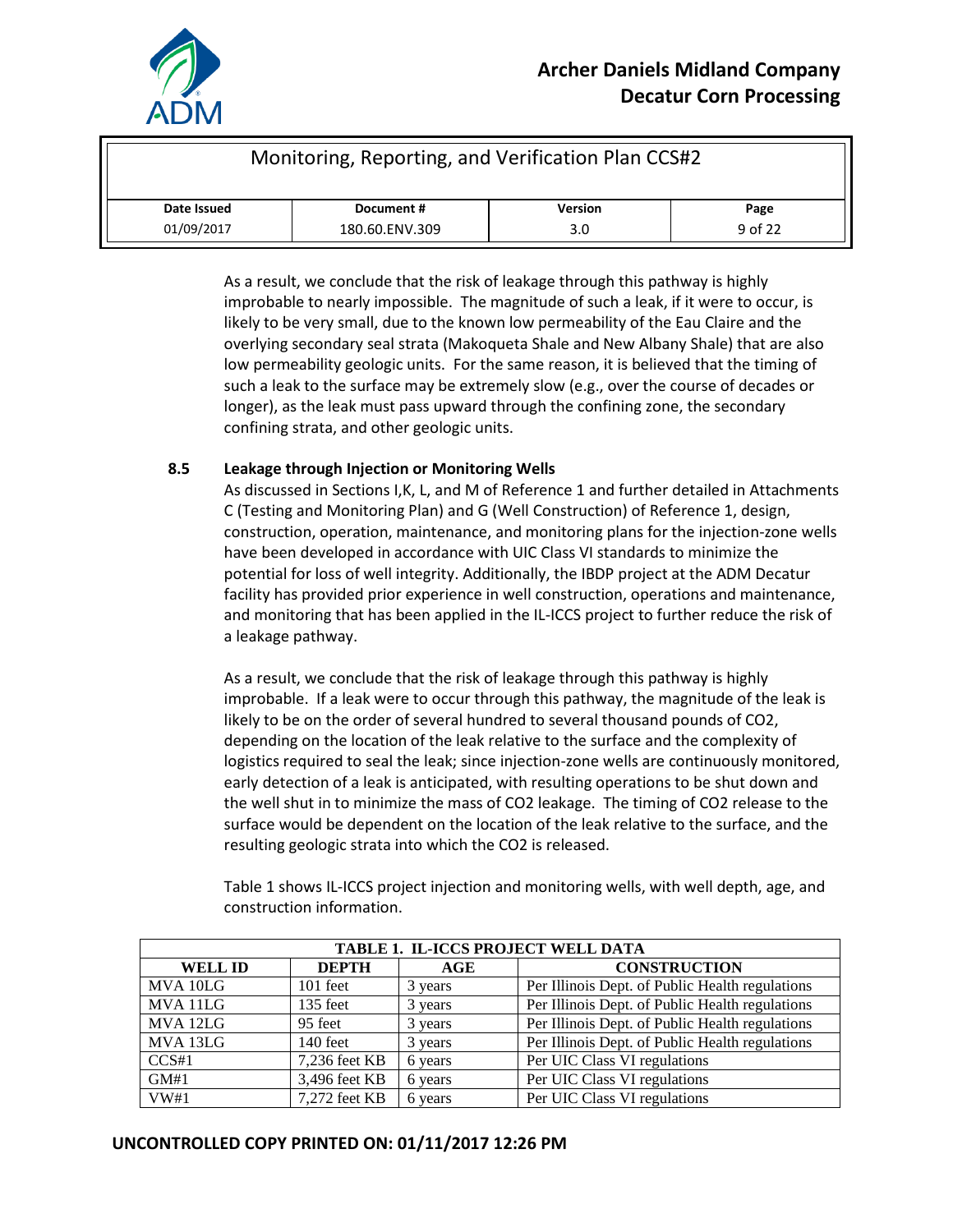

| Monitoring, Reporting, and Verification Plan CCS#2  |  |  |  |  |
|-----------------------------------------------------|--|--|--|--|
| <b>Version</b><br>Date Issued<br>Document #<br>Page |  |  |  |  |
| $10$ of 22<br>01/09/2017<br>180.60.ENV.309<br>3.0   |  |  |  |  |

| CCS#2 | 7.200 feet KB | vear  | Per UIC Class VI regulations |
|-------|---------------|-------|------------------------------|
| GM#2  | 3.555 feet KB | vears | Per UIC Class VI regulations |
| VW#2  | 7.237 feet KB | vear  | Per UIC Class VI regulations |

#### **9.0 Detection, Verification, and Quantification of Leakage**

#### **9.1 Leakage Detection**

Leakage detection for the IL-ICCS project will incorporate several monitoring programs: visual inspection of the pipeline to the injection well, injection well monitoring and MIT, CO2 plume / pressure front monitoring, and groundwater quality monitoring. Table 2 provides general information on the leakage pathways, monitoring programs to detect such leakage, spatial coverage of the monitoring program, and the monitoring timeline. Further details are provided in Reference 1, Attachment C (Testing and Monitoring Plan).

|                           | <b>TABLE 2. LEAKAGE DETECTION MONITORING</b> |                            |                               |  |
|---------------------------|----------------------------------------------|----------------------------|-------------------------------|--|
| <b>Leakage Pathway</b>    | <b>Detection Monitoring</b>                  | <b>Spatial Coverage</b>    | <b>Monitoring Timeline</b>    |  |
|                           | Program                                      | of Monitoring Program      |                               |  |
| <b>Surface Components</b> | Visual Inspection                            | From flow<br>meter<br>to   | Monthly for duration of       |  |
|                           |                                              | injection wellhead         | injection (5 years)           |  |
|                           |                                              |                            |                               |  |
|                           | <b>Injection Well Monitoring</b>             | Injection<br>well<br>(from | For duration of injection (5) |  |
|                           | $&$ MIT                                      | surface<br>injection<br>to | years)                        |  |
|                           |                                              | formation)                 |                               |  |
| Abandoned Oil & Gas       | Plume / Pressure Front                       | From injection wellhead    | For duration of injection (5  |  |
| Wells                     | Monitoring                                   | to edge of AMA             | years); and in Years 1 and    |  |
|                           |                                              |                            | 10 following injection        |  |
|                           |                                              |                            |                               |  |
|                           | <b>Groundwater Quality</b>                   | Groundwater monitoring     | Quarterly to annual during    |  |
|                           | Monitoring                                   | locations (see Figure 1)   | injection (5 years)           |  |
| Fractures & Faults        | Plume / Pressure Front                       | From injection wellhead    | For duration of injection (5  |  |
|                           | Monitoring                                   | to edge of AMA             | years); and in Years 1 and    |  |
|                           |                                              |                            | 10 following injection        |  |
|                           |                                              |                            |                               |  |
|                           | <b>Groundwater Quality</b>                   | Groundwater monitoring     | Quarterly to annual during    |  |
|                           | Monitoring                                   | locations (see Figure 1)   | injection (5 years)           |  |
| Confining Zone            | Plume / Pressure Front                       | From injection wellhead    | For duration of injection (5  |  |
| Limitations               | Monitoring                                   | to edge of AMA             | years); and in Years 1 and    |  |
|                           |                                              |                            | 10 following injection        |  |
|                           |                                              |                            |                               |  |
|                           | Groundwater Quality                          | Groundwater monitoring     | Quarterly to annual during    |  |
|                           | Monitoring                                   | locations (see Figure 1)   | injection (5 years)           |  |
| Injection or Monitoring   | <b>Injection Well Monitoring</b>             | Injection<br>well<br>(from | For duration of injection (5  |  |
| Wells                     | & MIT                                        | surface<br>injection<br>to | years)                        |  |
|                           |                                              | formation)                 |                               |  |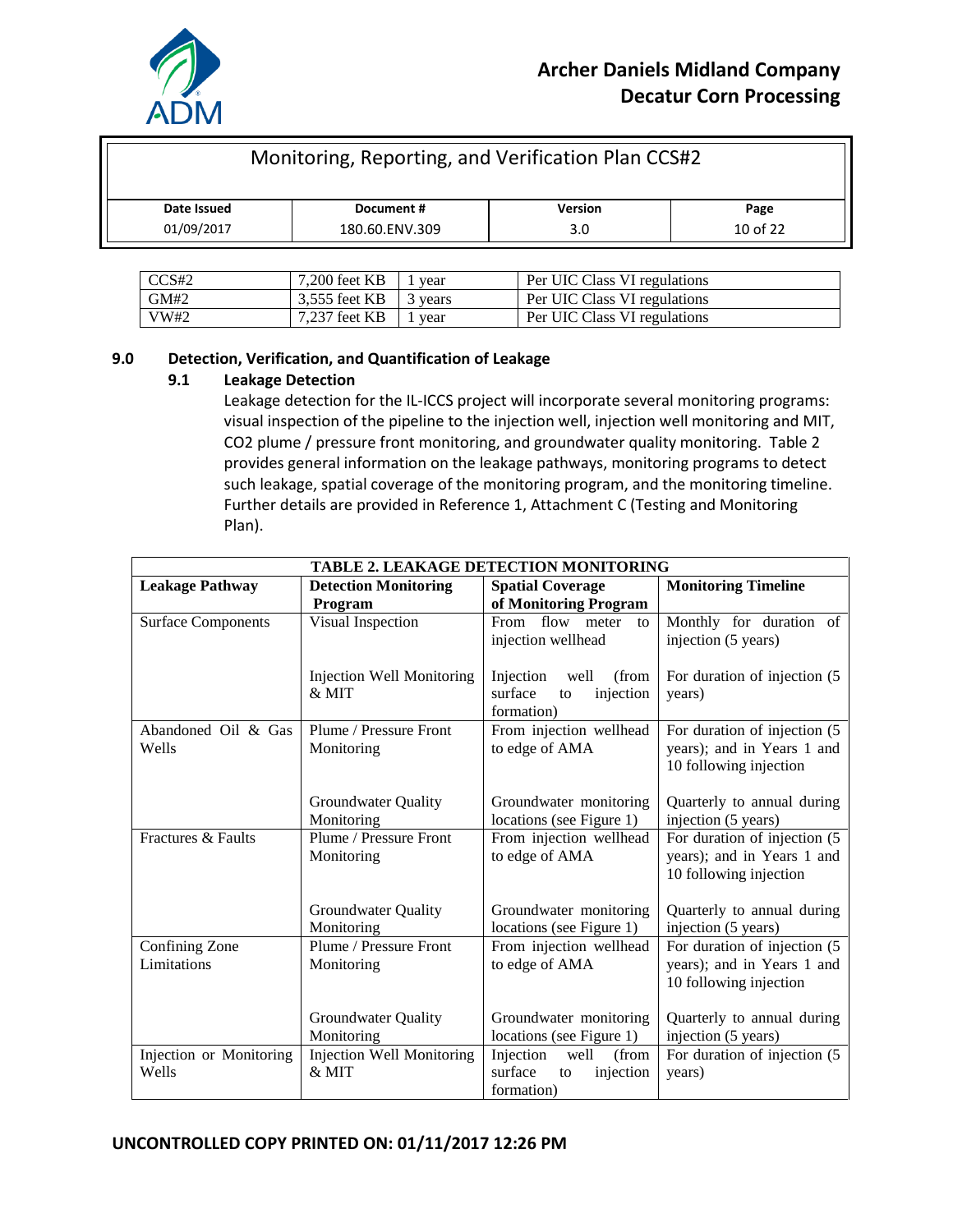

| Monitoring, Reporting, and Verification Plan CCS#2  |                                   |  |  |  |  |
|-----------------------------------------------------|-----------------------------------|--|--|--|--|
| <b>Version</b><br>Date Issued<br>Document #<br>Page |                                   |  |  |  |  |
| 01/09/2017                                          | 11 of 22<br>180.60.ENV.309<br>3.0 |  |  |  |  |

## **9.1.1 Surface Leakage Detection**

Controlled or planned emissions from maintenance would occur when a section of a pipe containing  $CO<sub>2</sub>$  is isolated and vented so that a part can be maintained or repaired. Examples include replacement of instruments and valves as well as replacement of gaskets in the event of a leaking flange. Planned emissions due to maintenance will be limited to the extent possible. Controlled emissions will be tracked and reported as "leakage" (as the  $CO<sub>2</sub>$  will be vented rather than injected).

Unintentional (fugitive) emissions could arise from leakage of  $CO<sub>2</sub>$  at flanges and seals, at defects or cracks in the casing wall, or at pressure relief valves along the pipeline. Leakage from the pipeline or wellhead would be detected visually by ice crystal formation (due to the temperature reduction associated with release of supercritical  $CO<sub>2</sub>$  to the atmosphere) around the leakage point. Visual monitoring for these emissions will be performed monthly to detect fugitive emissions.

Visual inspection will not be possible for the one segment of pipeline that is underground. This section of the pipeline is 100% welded with no valves or flanges that could act as a leakage source; therefore, the potential for leakage in this segment is very low. Leak detection for this segment of pipeline would be limited to observation of abnormal pressure drop during a period of well shut-in and there is an absence of leakage detected in the aboveground pipeline. Well shut-in will be planned to occur on an annual basis.

## **9.1.2 Subsurface Leakage Detection**

Leakage from the subsurface would be detected by one or more of the monitoring systems in the form of multiple measurements that are outside of the statistical baseline values (see Section 10,) are persistent over a time period (i.e., not a one-time anomalous measurement), and cannot be explained by a variation in injection operations or unanticipated conditions in the injection formation.

In all cases where monitoring data suggest a leak, data verification procedures will be followed as outlined in the Quality Assurance and Surveillance Plan (QASP, located in Reference 1, Attachment C, Appendix A). Data verification efforts should eliminate the possibility that a "false positive" leak detection occurs.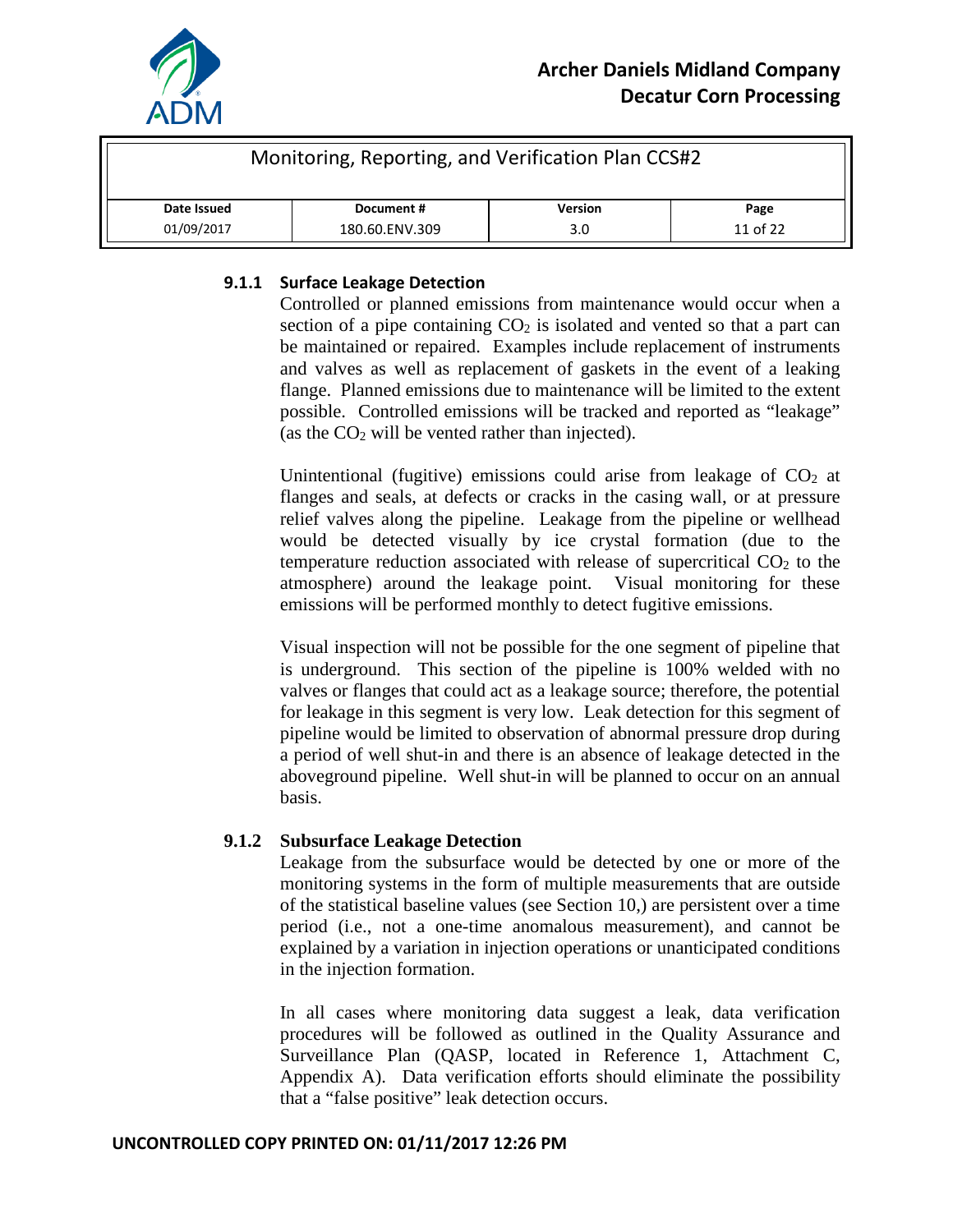

| Monitoring, Reporting, and Verification Plan CCS#2  |                                   |  |  |  |  |
|-----------------------------------------------------|-----------------------------------|--|--|--|--|
| <b>Version</b><br>Date Issued<br>Document #<br>Page |                                   |  |  |  |  |
| 01/09/2017                                          | 12 of 22<br>180.60.ENV.309<br>3.0 |  |  |  |  |

*Injection Well Monitoring and MIT*. Injection well monitoring will include pressure and temperature monitoring, and the use of one or more approved methods for MIT as described in the Final Permit (Reference 1). The injection well monitoring methods are briefly described below; further information on testing and monitoring procedures can be found in Reference 1, Attachment C.

- 1. Injection Well Pressure and Temperature. Pressure and temperature will be continuously monitored during injection operations, at the surface (wellhead), at the injection zone, and in the well annulus. Anomalous measurements will trigger further investigation, and if not attributable to operational or injection zone conditions, such measurements could indicate  $CO<sub>2</sub>$  leakage.
- 2. Wireline Temperature Log. Temperature data will be recorded across the wellbore from surface down to primary caprock. Bottom hole pressure data near the packer will also be provided.

Data interpretation involves comparing the time lapse well temperature profiles and looking for temperature anomalies that may indicate a failure of well integrity; i.e. tubing leak or movement of fluid behind the casing. As the well cools down, the temperature profile along the length of the tubing string is compared to the baseline. Any unplanned fluid movement into the annulus or outside the casing creates a temperature anomaly when compared to the baseline cooling profile.

3. Temperature Log using Distributed Temperature Sensing (DTS). CCS#2 is equipped with a DTS fiber optic temperature monitoring system that is capable of monitoring the injection well's annular temperature along the length of the tubing string. The DTS line is used for real time temperature monitoring and, like a conventional temperature log, can be used for early detection of temperature changes that may indicate a loss of well mechanical integrity.

Data interpretation involves comparing the time lapse well temperature profiles and looking for temperature anomalies that may indicate a failure of well integrity; i.e. tubing leak or movement of fluid behind the casing. The DTS system monitors and records the well's temperature profiles at a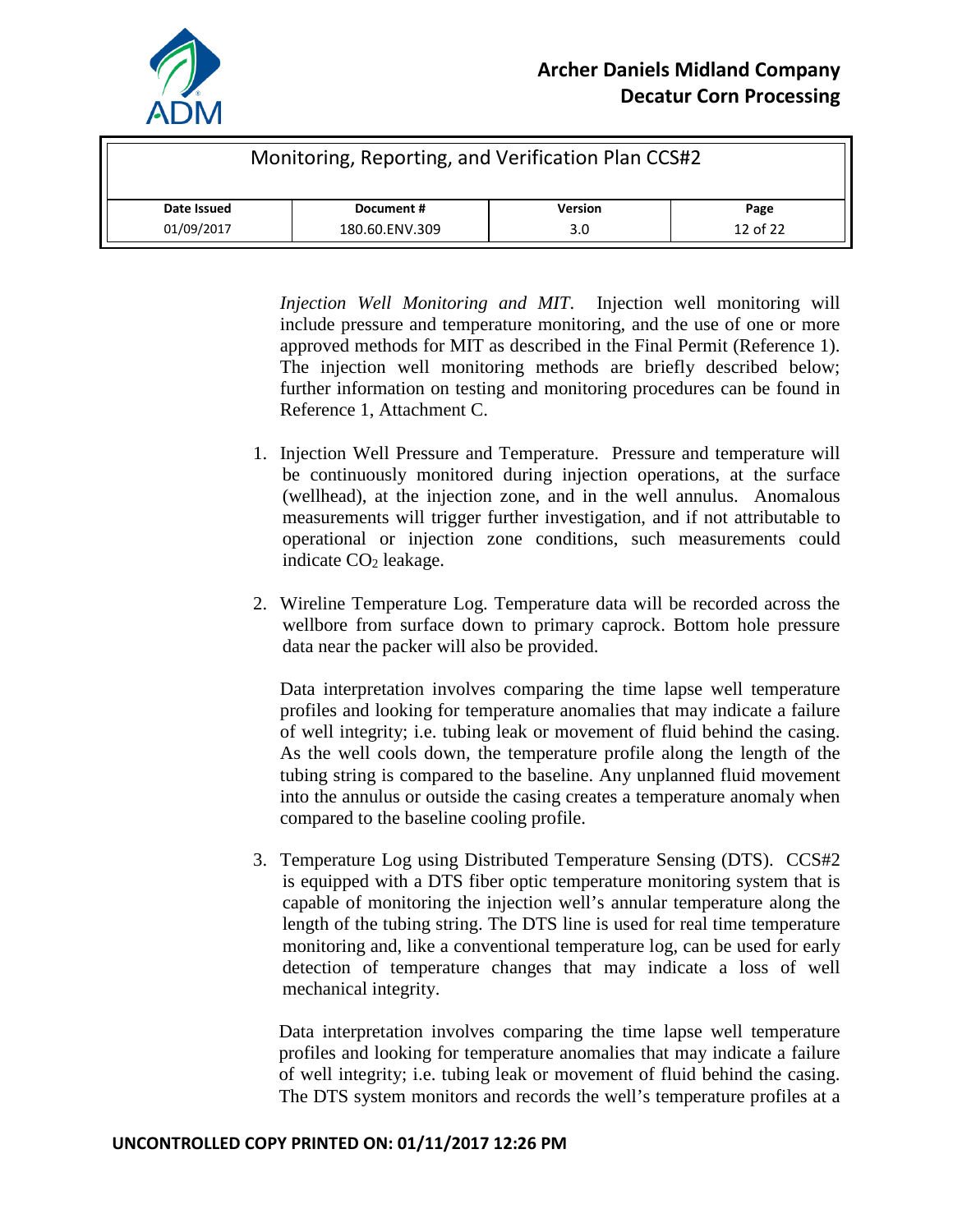

| Monitoring, Reporting, and Verification Plan CCS#2  |                                   |  |  |  |  |
|-----------------------------------------------------|-----------------------------------|--|--|--|--|
| <b>Version</b><br>Date Issued<br>Document #<br>Page |                                   |  |  |  |  |
| 01/09/2017                                          | 13 of 22<br>180.60.ENV.309<br>3.0 |  |  |  |  |

pre-set frequency in real time. As the well cools down, the temperature profile along the length of the tubing string is compared to the baseline. Any unplanned fluid movement into the annulus or outside the casing creates a temperature anomaly when compared to the baseline cooling profile. This data can be continuously monitored to provide real time MIT surveillance.

4. Pulse Neutron Logging. Logging data will be recorded across the wellbore from the surface down to primary caprock.

Data analysis will identify the mobilization of  $CO<sub>2</sub>$  or differences in the salinity of the reservoir fluids in the observation zone above the Eau Claire Shale seal. Differences between the measured and baseline value(s) may indicate the movement of fluids in the annulus or behind the casing.

*Groundwater Quality and Geochemical Monitoring*. The groundwater quality monitoring network, which includes both injection-zone monitoring and monitoring above the primary confining zone, is designed to detect unforeseen leakage from the Mt. Simon as soon after the first occurrence as possible.

Three aquifers above the primary confining zone are monitored for any unforeseen leakage of  $CO<sub>2</sub>$  and/or brine out of the injection zone: these include the aquifer immediately above the confining zone (Ironton/Galesville Sandstone), the St. Peter Sandstone, which is considered to be the lowermost USDW at the site (direct monitoring of the lowermost USDW aquifer is required by the EPA's UIC Program for  $CO<sub>2</sub>$ geologic sequestration), and the local source of drinking water, Quaternary / Pennsylvania strata (shallow groundwater). Shallow groundwater samples will be collected on a quarterly basis in years 1-2 of injection, semi-annual sampling for years 3-5 of injection, and annual sampling during post-injection; deep groundwater quality samples will be collected on an annual basis (see Reference 1, Attachment C for further detail on monitoring frequency).

In addition to direct monitoring specifically for the presence of  $CO<sub>2</sub>$ , wells monitoring the deeper formations (St. Peter and Ironton/Galesville) are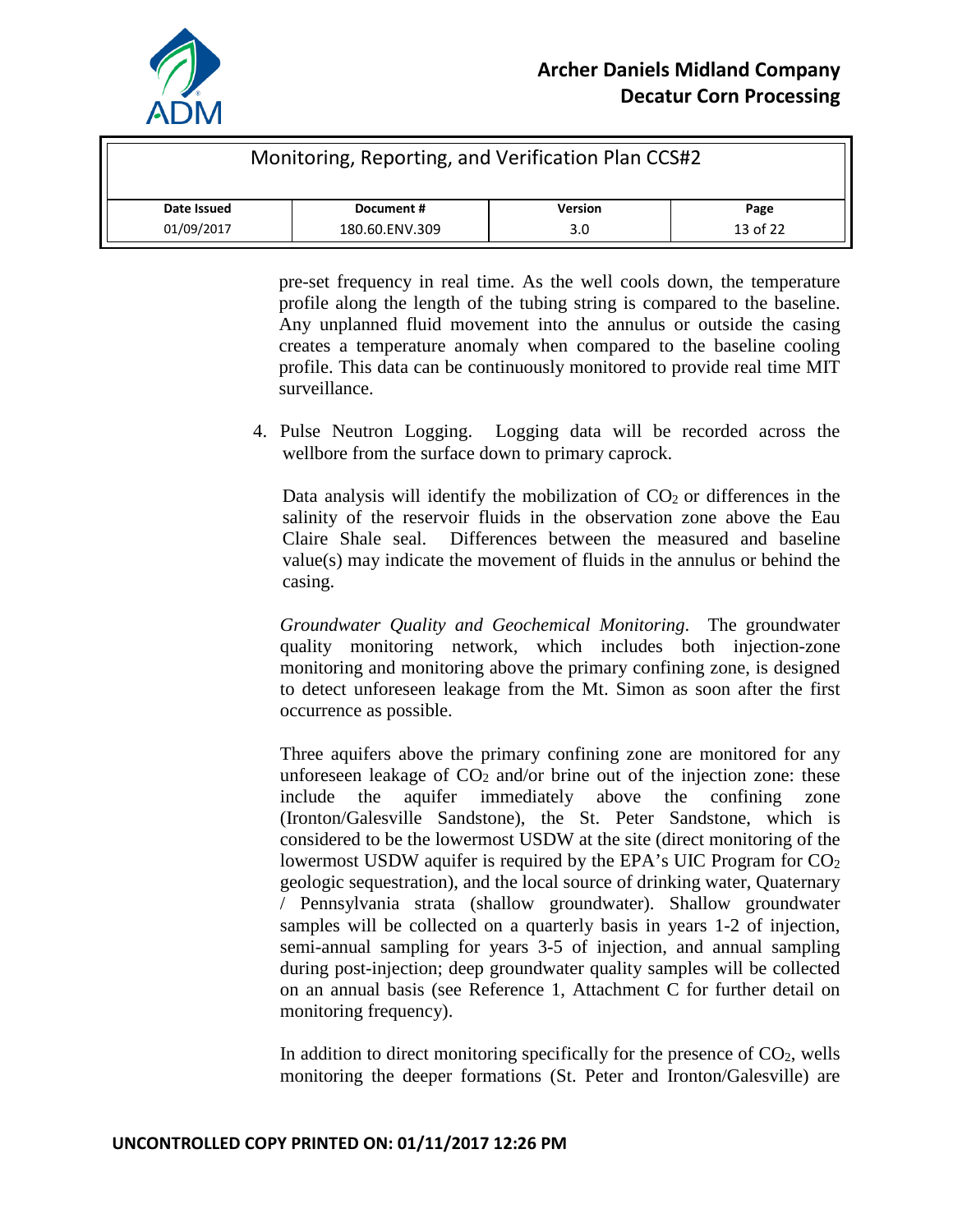

| Monitoring, Reporting, and Verification Plan CCS#2  |  |  |  |  |
|-----------------------------------------------------|--|--|--|--|
| <b>Version</b><br>Date Issued<br>Document #<br>Page |  |  |  |  |
| 14 of 22<br>01/09/2017<br>180.60.ENV.309<br>3.0     |  |  |  |  |

monitored for changes in geochemical and isotopic signatures that provide indication of  $CO<sub>2</sub>$  and/or brine leakage.

*Plume and Pressure Front Monitoring*. Direct and indirect methods will be utilized to monitor the  $CO<sub>2</sub>$  plume and pressure front. The plume will be directly monitored via annual fluid sampling in the Mt. Simon using VW#1 and VW#2. Indirect monitoring will consist of pulse neutron logging / reservoir saturation testing in VW#1, VW#2, CCS#1, and CCS#2 every two years during the injection phase, and seismic surveys / monitoring (reference Attachment C of Reference 1 for details).

Time lapse—vertical seismic profile (VSP) surveys were conducted annually using GM#1 in 2013, 2014, and 2015. The extent of the VSP survey is limited to approximately 30 acres in the vicinity of CCS #1. A baseline 3D seismic survey was conducted over the full AOR in January 2011, and a subsequent 3D survey conducted after the completion of the IBDP's injection period, in January 2015. These 3D surveys extended roughly 3,000 acres, centered near the location of CCS#2, and provided fold image coverage of roughly 2,000 acres.

Reduced-scale 3D surveys (roughly 2,000 acres, with fold image coverage of roughly 650 acres), with a focus on the vicinity north of CCS#2, will be conducted in years 1 and 10 following the conclusion of injection operations (i.e., scheduled for 2020 and 2030).

Seismic survey data interpretations should detect any faults or fractures in the subsurface strata that may indicate leakage or the potential for leakage, and will provide information on the extent of the  $CO<sub>2</sub>$  plume within the Mt. Simon.

Additionally, ADM will maintain a network of seismic monitoring stations (USGS will also maintain a similar seismic monitoring network) to detect seismic events greater than magnitude-1.0 (M1.0) within an 8-mile radius of the CCS#2 site, which could indicate activation of pre-existing planes of weakness (faults) that could compromise the seal formation.

Monitoring systems are anticipated to have a high capability to detect leakage that occurs. The monitoring program criteria and objectives are detailed in Section A.4 of the QASP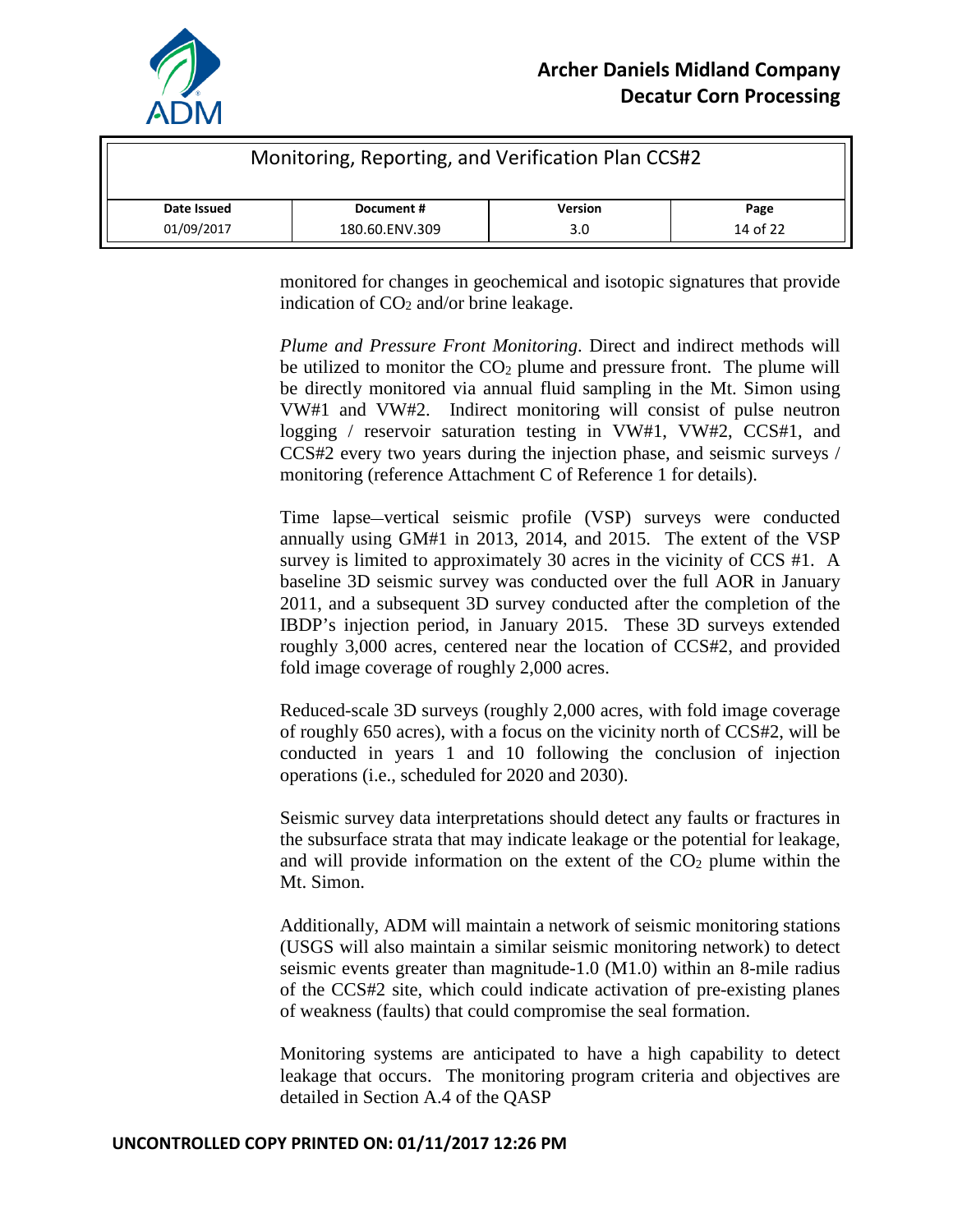

| Monitoring, Reporting, and Verification Plan CCS#2  |  |  |  |  |
|-----------------------------------------------------|--|--|--|--|
| <b>Version</b><br>Date Issued<br>Document #<br>Page |  |  |  |  |
| 15 of 22<br>01/09/2017<br>180.60.ENV.309<br>3.0     |  |  |  |  |

# **9.2 Leakage Verification**

Once potential leakage has been detected, the following steps will be used to verify the potential location and source of leakage. Concurrent actions to minimize the detected leak (e.g., isolating the pipeline, shutting down injection operations) will be implemented.

If leakage is detected and verified, corrective action responses will be implemented in accordance with Area of Review and Corrective Action Plan (Reference 1, Attachment B) and/or the Emergency and Remedial Response Plan (Reference 1, Attachment F).

## **9.2.1 Surface Leakage**

- 9.2.1.1 Obtain photographic documentation of the leakage point. (Visual signs of ice buildup or a plume are evidence of a leak.)
- 9.2.1.2 Identify and document the leak location on a map and/or P&I diagram of the pipeline.

# **9.2.2 Subsurface Leakage**

If leakage is detected via surface or subsurface monitoring, and the quality assurance process has confirmed anomalous data readings:

## **9.2.2.1 Well Pressure / Temperature Monitoring**

- a. Identify and document the location (depth) of the anomalous readings.
- b. Collect and document confirmation readings and/or additional data (e.g., DTS temperature log) in accordance with the QASP to locate the source.

## **9.2.2.2 Mechanical Integrity Testing**

- a. Identify and document the location (depth) of the anomalous readings.
- b. Collect and document confirmation readings and/or additional data (e.g., DTS temperature log) in accordance with the QASP to locate the source.

## **9.2.2.3 Groundwater Quality / Geochemical Monitoring**

- a. Identify and document the aquifer in which the anomalous readings were measured.
- b. Collect confirmation sample(s) and/or additional data in accordance with the QASP to verify result(s).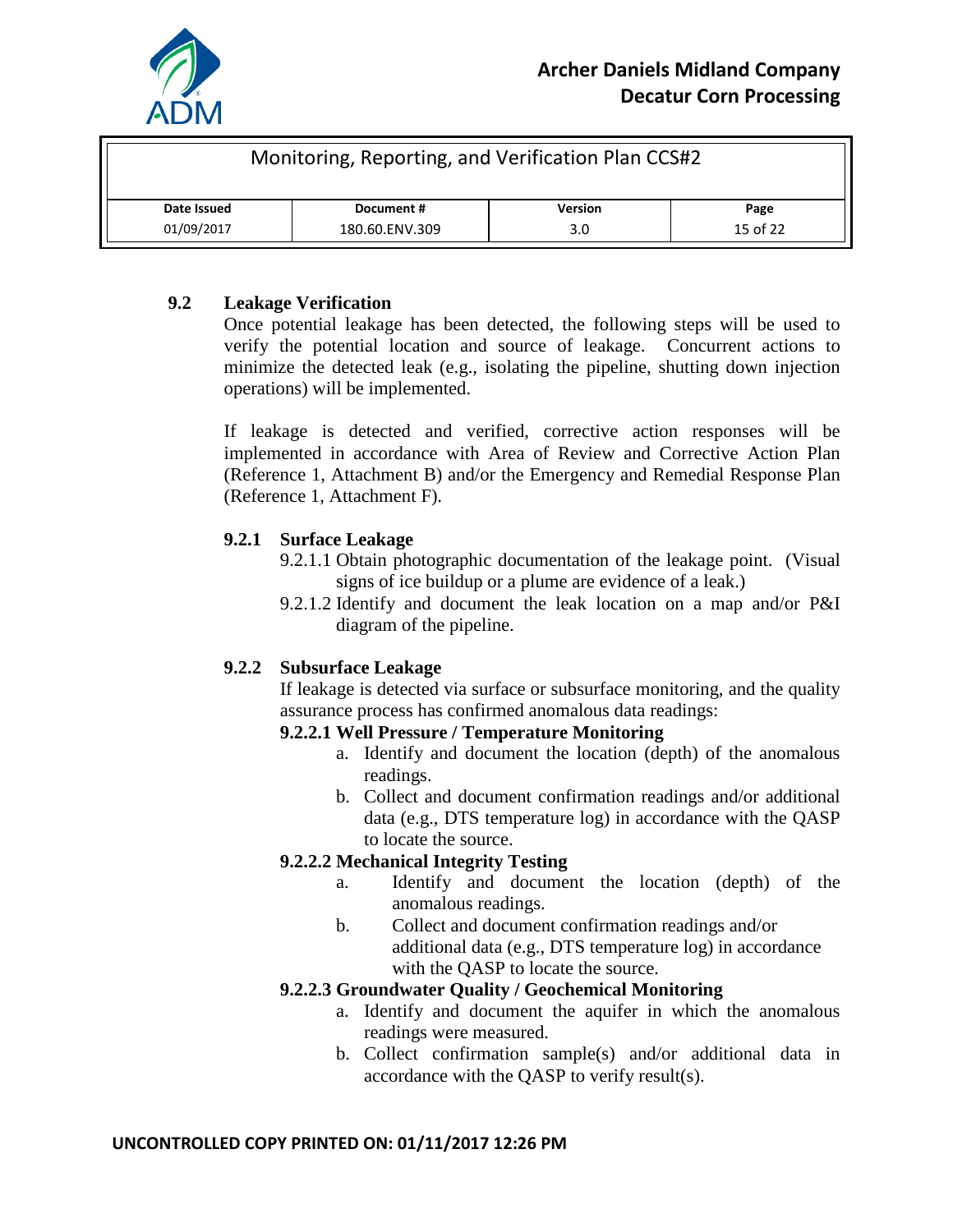

| Monitoring, Reporting, and Verification Plan CCS#2  |  |  |  |  |
|-----------------------------------------------------|--|--|--|--|
| <b>Version</b><br>Date Issued<br>Document #<br>Page |  |  |  |  |
| 16 of 22<br>01/09/2017<br>180.60.ENV.309<br>3.0     |  |  |  |  |

c. Use spatial and/or temporal analyses of available data (e.g., water quality, well measurements, reservoir flow model) to estimate the location and timing of the leakage.

# **9.2.2.4 Plume / Pressure Front Monitoring:**

- a. Determine whether injection formation characteristics (e.g., unanticipated conditions or heterogeneity) or model uncertainty are the cause of the anomalous data.
- b. If step 9.2.2.4a does not determine the cause of the anomalous data, then it will be assumed that  $CO<sub>2</sub>$  leakage has been verified.

# **9.3 Leakage Quantification**

# **9.3.1 Surface Leakage**

The leakage rate from a pinhole, crack, or other defect in the pipeline or wellhead will be estimated once leakage has been detected and confirmed, using a methodology selected by ADM. Leakage estimating methods may potentially consist of either a form of mass balance equation or models. The selected method will be based on known data such as the size of the opening and the measured pressure, density, and temperature of  $CO<sub>2</sub>$  in the conduit at the time the leak was discovered.

Once a leakage rate has been estimated, the quantity (mass) of leakage may be estimated by calculating the approximate length of time that leakage occurred (e.g., based on time that leak was discovered and prior time that pipeline integrity was last verified). It is understood that this quantification method may have a large margin of error; therefore, ADM will include a statistical estimate of the calculation error to document the likely range of the leakage quantity.

# **9.3.2 Subsurface Leakage**

The ease with which leakage rate from the subsurface may be quantified will depend on the monitoring system that detected the leak. For example, leakage that is detected from pressure/temperature readings or MIT results may be more easily quantified (due to its location close to the injection source) than leakage that is detected from groundwater quality monitoring or from measurements of the  $CO<sub>2</sub>$  plume / pressure front.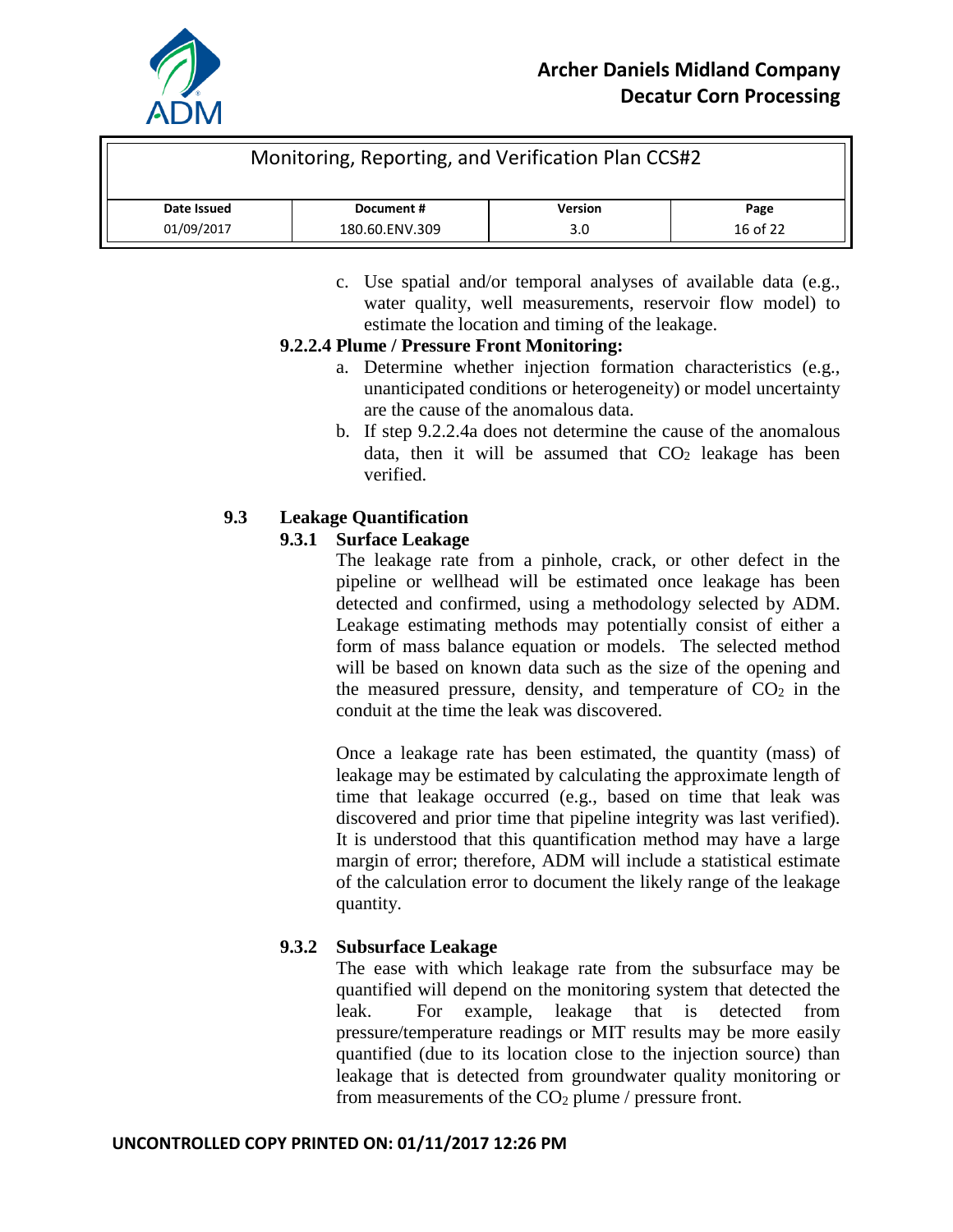

| Monitoring, Reporting, and Verification Plan CCS#2  |                                   |  |  |  |  |
|-----------------------------------------------------|-----------------------------------|--|--|--|--|
| <b>Version</b><br>Date Issued<br>Document #<br>Page |                                   |  |  |  |  |
| 01/09/2017                                          | 17 of 22<br>180.60.ENV.309<br>3.0 |  |  |  |  |

Should leakage be detected and verified based on pressure/temperature readings or MIT results, ADM will select an estimation method to quantify leakage. One potential method under consideration is to use a form of mass balance equation; as with pipeline or wellhead leakage estimates, this method may have a large margin of error; therefore, ADM will include a statistical estimate of the calculation error to document the likely range of the leakage quantity.

Similarly, should leakage be detected and verified based on groundwater monitoring data or plume / pressure front monitoring, ADM will select a method to estimate the quantity of leakage. One potential estimation method is to use the reservoir model to simulate a leak, use observed data to calibrate the "leaky" model. Once calibrated, the resulting model should provide a reasonably accurate estimate of the leakage quantity. ADM reserves the right to utilize other estimation methods (e.g., groundwater data evaluation) to evaluate leakage quantities.

# **9.3.3 Leakage Emitted to Surface**

Mass balance calculations (see Section 11) require the estimation of leakage emitted to the surface / atmosphere. In the case of surface leakage (from pipeline or wellhead), the entire quantity of  $CO<sub>2</sub>$  that has leaked will be released to the atmosphere. For subsurface leakage, ADM will initially assume that the entire estimated quantity of  $CO<sub>2</sub>$  that has leaked will eventually reach the surface, unless modeling or other analysis is used to demonstrate that some portion of the leak will remain within the subsurface strata and will not reach the surface.

# **10.0 DETERMINATION OF EXPECTED BASELINES**

Baseline data will consist of the following:, groundwater quality and geochemistry, MIT data, injection well pulse neutron & temperature logs, injection well DTS profile, seismic and pressure front data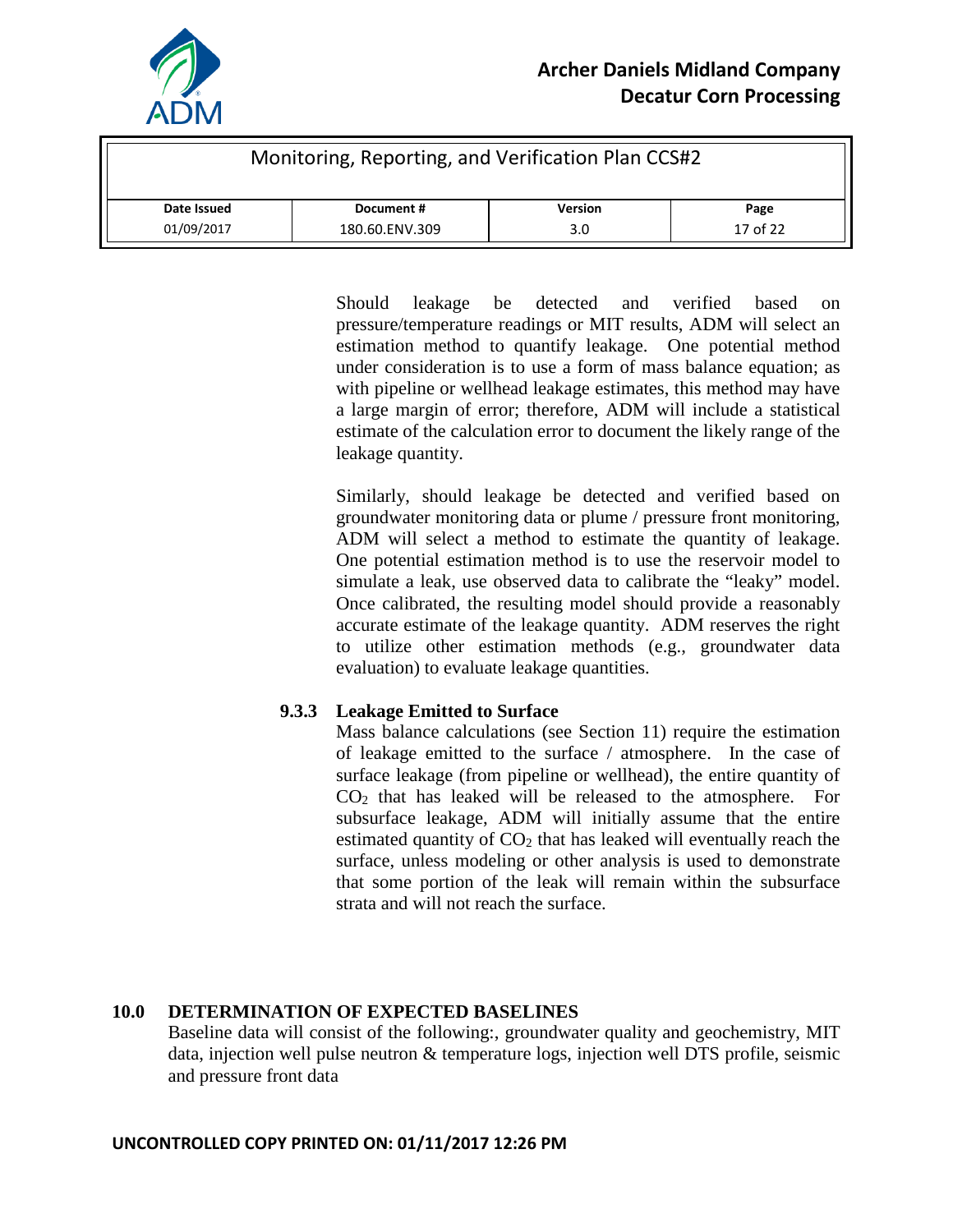

| Monitoring, Reporting, and Verification Plan CCS#2  |                                   |  |  |  |  |
|-----------------------------------------------------|-----------------------------------|--|--|--|--|
| <b>Version</b><br>Date Issued<br>Document #<br>Page |                                   |  |  |  |  |
| 01/09/2017                                          | 18 of 22<br>180.60.ENV.309<br>3.0 |  |  |  |  |

## **10.1 Injection Well Monitoring**

The following data will be collected over an established timeframe determined by ADM prior to injection operations:

- 1. Injection well pulse neutron and temperature logs (surface to confining zone)
- 2. Injection well DTS temperature profile (surface to confining zone) during well shut-in.

The average of these values will be used as the baseline for these parameters. Baseline logs for CCS#2 were collected on September 30, 2015. The baseline injection well DTS temperature profile during well shut-in was completed on December 31, 2016.

Anticipated annulus pressure as noted in Reference 1, Attachment A & C is discussed as follows:

- 1. The surface annulus pressure will be kept at a minimum of 400 pounds per square inch (psi) during injection.
- 2. During period of well shut down, the surface annulus pressure will be kept at a minimum of 100 psi.
- 3. At all times, the surface annulus pressure will be kept at a minimum pressure to maintain a pressure differential of at least 100 psi between the annular fluid directly above (higher pressure) and below (lower pressure) the injection tubing packer set at 6,320 feet below Kelly Bushing (KB).

[Note: Surface annulus pressure downhole annulus/tubing differential pressure and injection pressure measurements are not considered baseline parameters. Injection pressure (at surface and at depth) measurements will be collected continuously once  $CO<sub>2</sub>$  injection starts. Injection pressure will be a function of the mass flow rate, density, and pressure of the delivered  $CO<sub>2</sub>$ ; thus, the baseline injection pressure range will be based on the anticipated range of the mass flow rate, density, and pressure of the delivered CO2. Injection pressure will be used for comparison against other baseline data and model predictions. Maximum injection pressure at the surface is limited to 2,284 psig.]

## **10.2 Groundwater Quality and Geochemical Change Monitoring**

Groundwater quality and geochemistry will consist of the following data collection:

Shallow groundwater monitoring (4 sites)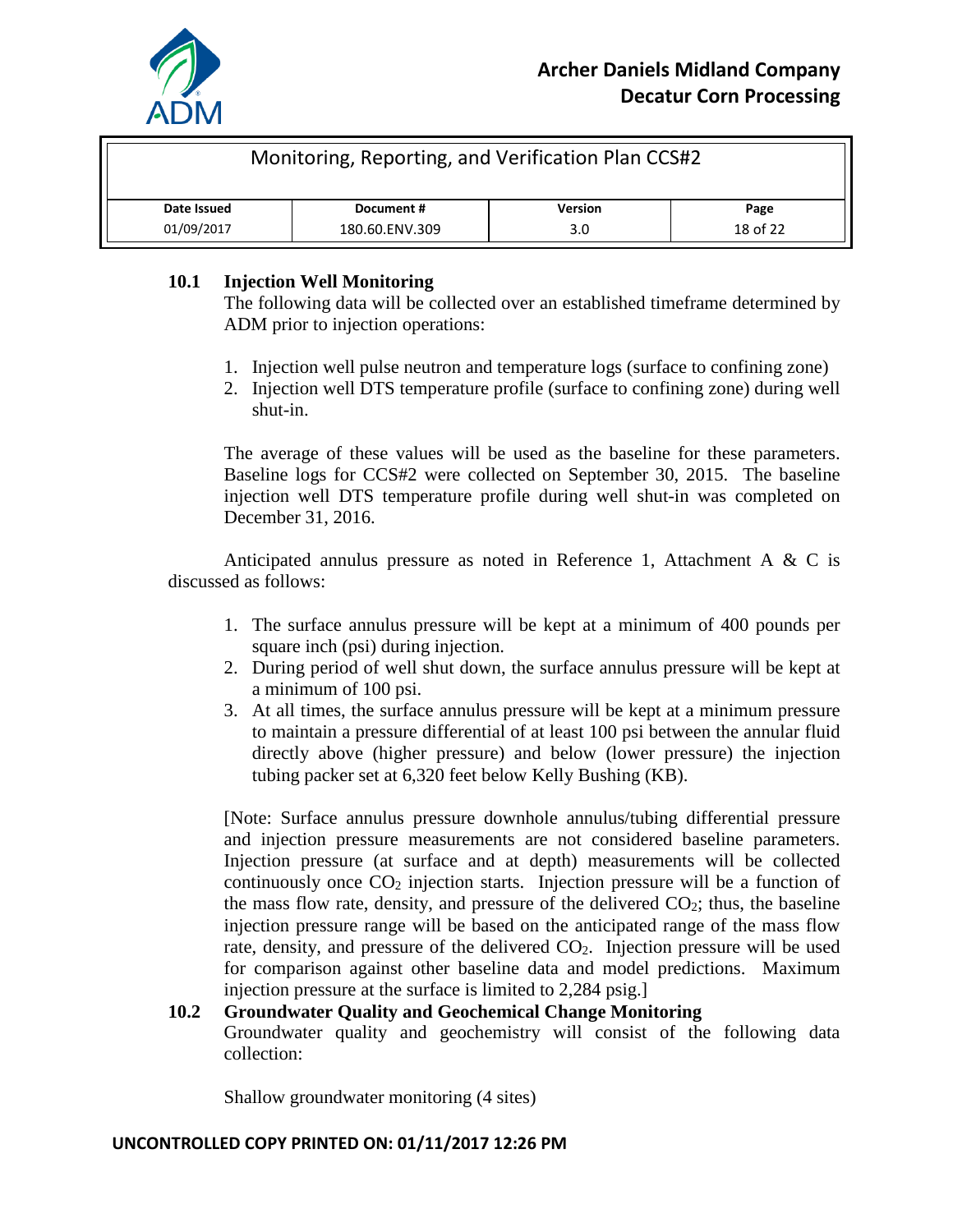

| Monitoring, Reporting, and Verification Plan CCS#2  |                                   |  |  |  |  |
|-----------------------------------------------------|-----------------------------------|--|--|--|--|
| <b>Version</b><br>Date Issued<br>Document #<br>Page |                                   |  |  |  |  |
| 01/09/2017                                          | 19 of 22<br>180.60.ENV.309<br>3.0 |  |  |  |  |

- Cations: Al, As, Ba, Ca, Cd, Cr, Cu, Fe, K, Mg, Mn, Na, Pb, Sb, Se, Si, Tl
- Anions: Br, Cl, F, NO<sub>3</sub>, SO<sub>4</sub>
- Dissolved  $CO<sub>2</sub>$
- TDS
- Alkalinity
- Field pH, specific conductance, temperature, and water density

Lowermost USDW (St. Peter Sandstone)

- Cations: Al, As, Ba, Ca, Cd, Cr, Cu, Fe, K, Mg, Mn, Na, Pb, Sb, Se, Si, Tl
- Anions: Br, Cl, F,  $NO<sub>3</sub>$ ,  $SO<sub>4</sub>$
- Dissolved CO<sub>2</sub>
- TDS
- Alkalinity
- Field pH, specific conductance, temperature, and water density
- $\delta^{13}$ C of dissolved inorganic carbon (DIC)

Lowermost aquifer above confining zone (Ironton-Galesville Sandstone)

- Cations: Al, As, Ba, Ca, Cd, Cr, Cu, Fe, K, Mg, Mn, Na, Pb, Sb, Se, Si, Tl
- Anions: Br, Cl, F,  $NO<sub>3</sub>$ ,  $SO<sub>4</sub>$
- Dissolved  $CO<sub>2</sub>$
- TDS
- Alkalinity
- Field pH, specific conductance, temperature, and water density
- $\delta^{13}$ C of dissolved inorganic carbon (DIC)

Further details on testing and monitoring may be found in Reference 1, Attachment C.

Baseline groundwater quality and geochemistry will be developed in accordance with approved USEPA statistical methods using software (e.g., USEPA's ProUCL) to calculate the accepted range of data values (e.g., data within the 95% confidence limit). Data values collected during injection and post-injection periods that are outside of the accepted range will be an indicator that leakage may have occurred, subject to data verification per the QASP. Baseline groundwater quality and geochemistry data collection was completed on 08/09/2015.

## **10.3 Mechanical Integrity Testing**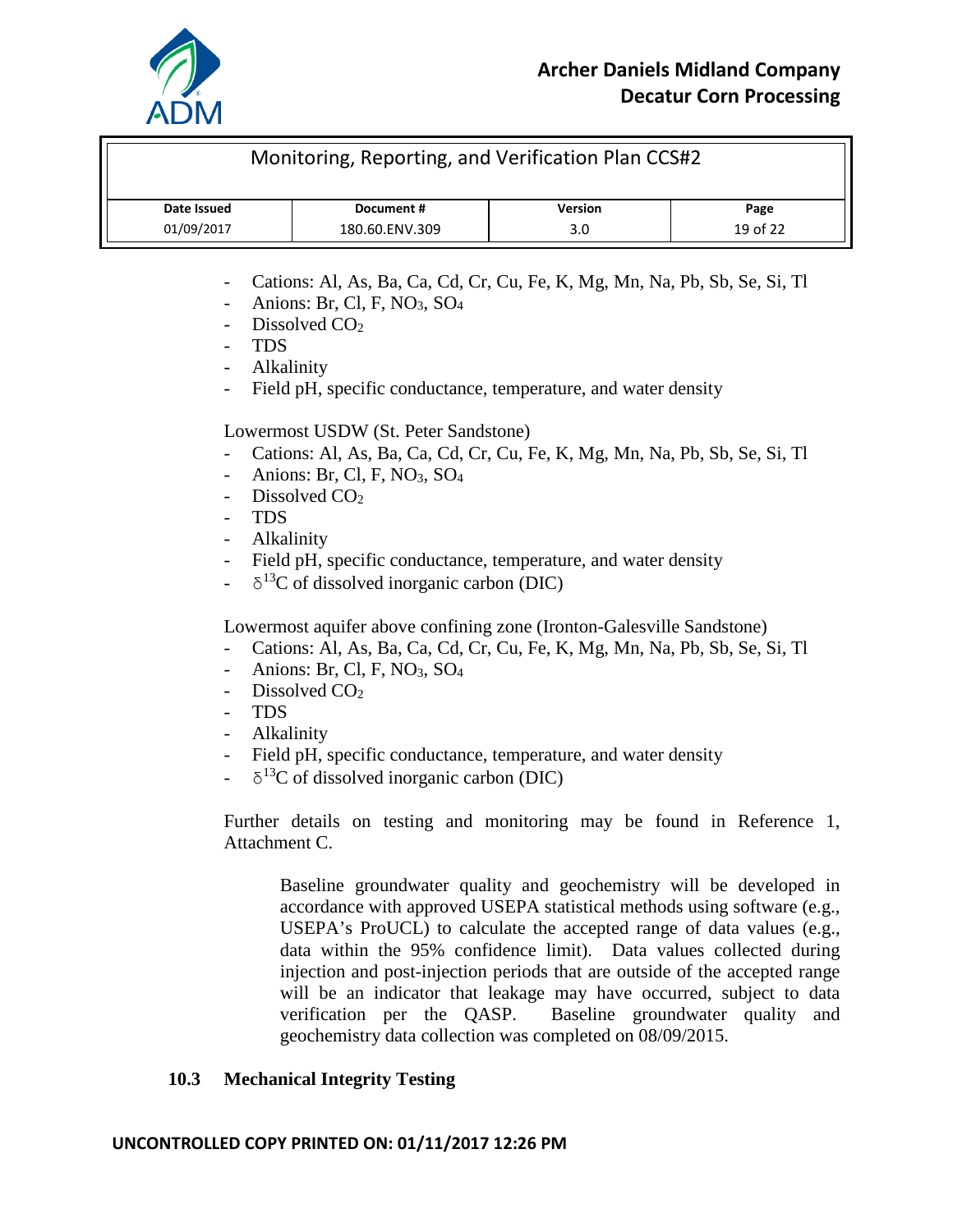

| Monitoring, Reporting, and Verification Plan CCS#2 |                |  |                |          |  |
|----------------------------------------------------|----------------|--|----------------|----------|--|
| Date Issued                                        | Document #     |  | <b>Version</b> | Page     |  |
| 01/09/2017                                         | 180.60.ENV.309 |  | 3.0            | 20 of 22 |  |

Baseline MIT data will be collected following installation of CCS#2 and VW#2, and will consist of logged data from the well (e.g., cement evaluation, pressure data, or other logging type as described in Section 5.1). Baseline MIT data will be compared to subsequent MIT data (collection frequency as noted in Reference 1, Attachment C) to evaluate whether well integrity has been compromised. Baseline MIT data were collected from CCS#2 on (05/31/2015, 06/10/2015, 07/06/2015, 07/25/2015, 09/29/2015, & 09/30/2015), and from VW#2 on  $(11/01/2012 \& 09/10/2015)$ , and consisted of running a cement evaluation log and temperature log on CCS#2, pressure testing the casing & annulus on CCS#2, running a cement evaluation log on VW#2, and pressure testing the annulus on VW#2..

#### **10.4 Plume and Pressure Front Monitoring**

Baseline pulse neutron logging measurements will be collected in VW#1, VW#2,  $CCS#1$ , and  $CCS#2$ . Logged data will indicate, at minimum,  $CO<sub>2</sub>$  saturation within the Mt. Simon. Baseline data will be compared to data collected during Years 2 and 4 of injection operations. Baseline RST values for CCS#1 - 12/10/2014, CCS#2 - 09/30/2015, VW#1 - 12/11/2014, and VW#2 – 11/30/2016) were collected

Baseline 3D VSP and surface seismic surveys have been completed (performed in 2011 and 2015). Seismic data collected in 2020 and 2030 (post-injection) will be compared to baseline surveys to evaluate plume location and configuration relative to the reservoir model prediction.

Data from seismic event monitors in the vicinity of the IL-ICCS project will be used to compare seismicity during and following injection operations with preinjection seismicity. Increased seismicity, while not directly correlating to a leak, may provide additional information in the event of a leak detected from other monitoring data.

## **11.0 SITE SPECIFIC MODIFICATIONS TO THE MASS BALANCE EQUATIONS**

40 CFR 98, Subpart RR requires greenhouse gas (GHG) reporting for geologic sequestration (GS) of carbon dioxide. 40 CFR 98.442 through 98.447 details the data calculations, monitoring, estimating, reporting and recordkeeping requirements for GS projects. This section describes how ADM will calculate the mass of  $CO<sub>2</sub>$  injected, emitted, and sequestered.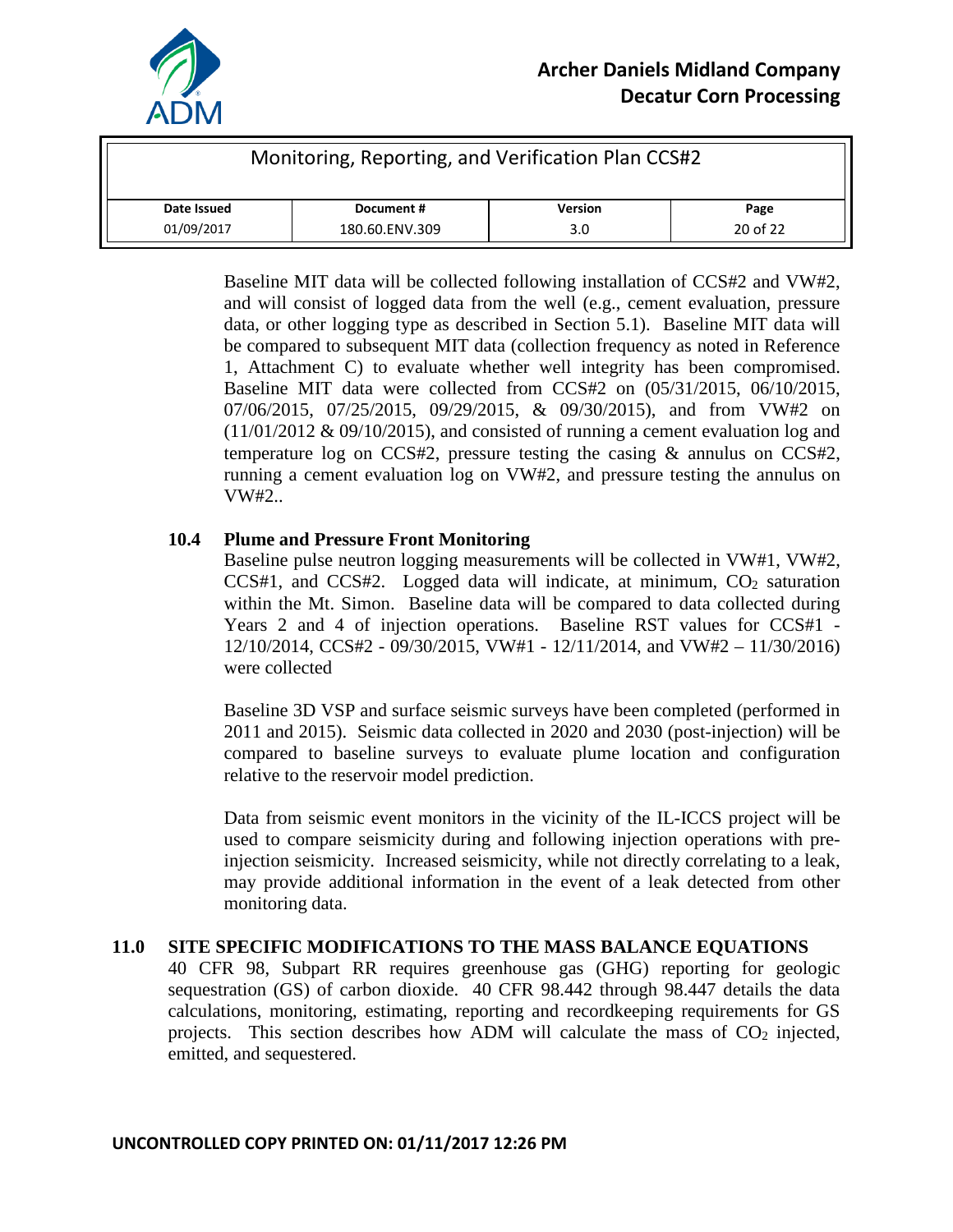

| Monitoring, Reporting, and Verification Plan CCS#2 |                |                |          |  |  |
|----------------------------------------------------|----------------|----------------|----------|--|--|
| Date Issued<br>Document #                          |                | <b>Version</b> | Page     |  |  |
| 01/09/2017                                         | 180.60.ENV.309 | 3.0            | 21 of 22 |  |  |

The mass (in metric tons, MT) of  $CO<sub>2</sub>$  sequestered in the Mt. Simon will consist of the following components (equations referenced from Subpart RR of 40 CFR 98):

• Annual mass of  $CO<sub>2</sub>$  injected (CO2I, Equation RR-4)

Parameter CO2I will be measured using flow meter FE006 (Coriolis meter) as referenced in P&ID No. 1041-PD-13 in Appendix C of Reference 2. Flow rate is measured on a mass basis (kg/hr). Annual mass will be calculated based on the quarterly mass flow rate measurements multiplied by the quarterly  $CO<sub>2</sub>$ concentrations provided to USEPA by ADM for CCS#2.

- Annual mass of  $CO<sub>2</sub>$  emitted by surface leakage (CO2E, Equation RR-10)
- Annual mass of  $CO<sub>2</sub>$  emitted from equipment leaks and vented emissions  $(CO2FI)$

Equipment that may emit  $CO<sub>2</sub>$  to the atmosphere include three thermal pressure relief valves along the pipeline (TRV-001, TRV-002, and TRV-003), and two pressure relief valves (PSV101 and MOV101) located on the annulus head tank. Process & instrumentation diagrams (P&ID) 1041-PD-13, 1041-PD-40, and 1041-PD-50 illustrate the location of these valves.

• Annual mass of  $CO_2$  sequestered =  $CO2I - CO2E - CO2FI$  (Equation RR-12)

Parameters CO2E and CO2FI will be measured using the leakage quantification procedure described in Section 5.3. ADM will estimate the mass of  $CO<sub>2</sub>$  emitted from relief valves or leakage points based on operating conditions at the time of the release – pipeline pressure and flow rate, set point of relief valves, the size of the valve opening or leakage point opening, and the estimated length of time that the emission occurred. It is noted that this estimation method may have a large margin of error; therefore, ADM may include a statistical estimate of the calculation error to document the likely range of the emitted quantity.

## **12.0 ESTIMATED SCHEDULE FOR IMPLIMENTATION**

The anticipated date for injection operations to begin at  $CCS#2$  is  $1<sup>st</sup>$  Quarter 2017. At that time, ADM will begin implementation of the leakage detection process. Also by that time, ADM expects to begin data collection for the purpose of calculating the total amount of  $CO<sub>2</sub>$  sequestered in the Mt. Simon formation.